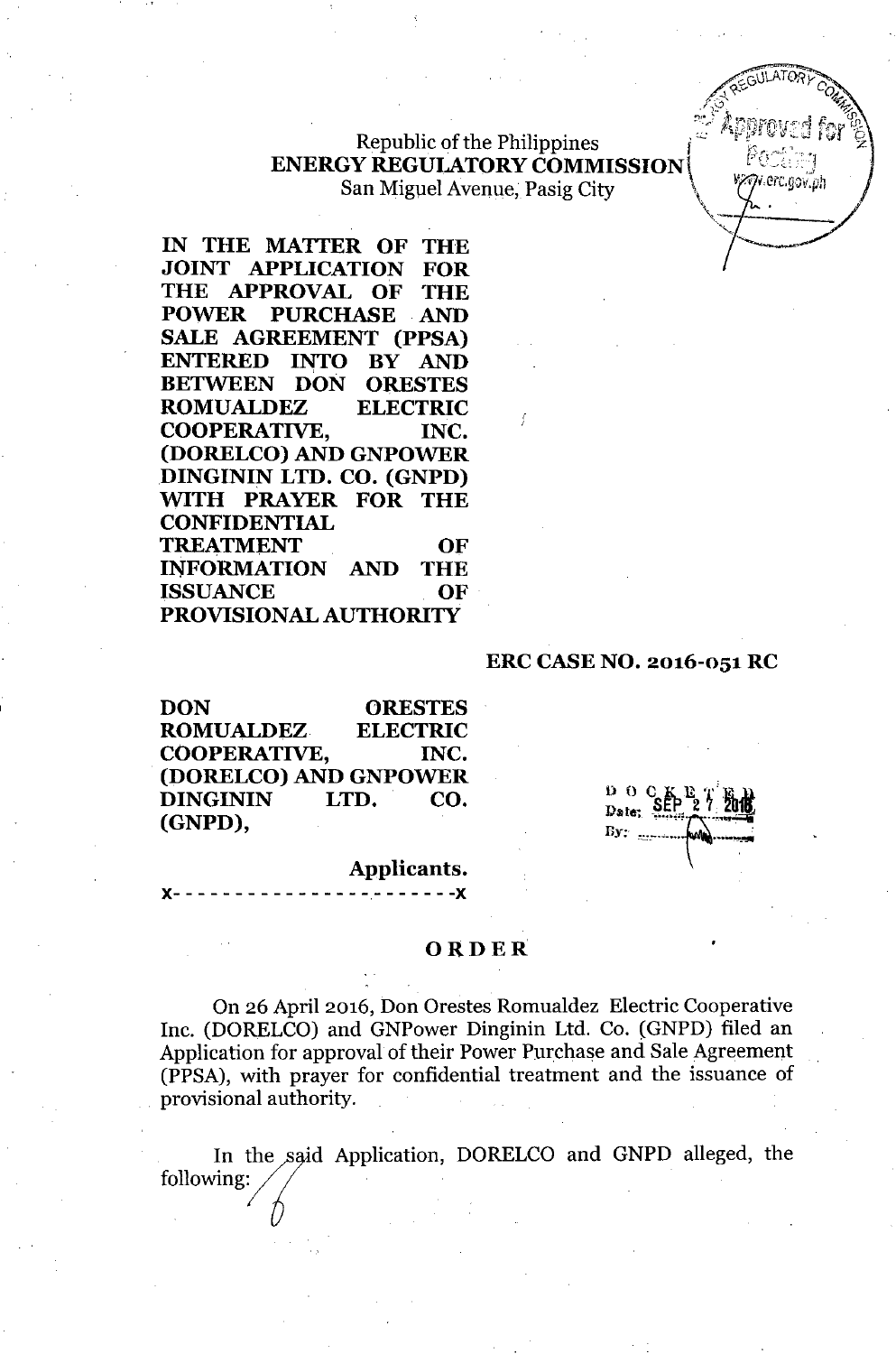- 1. Applicant DORELCO is a non-stock, non-profit electric cooperative, duly organized and existing under and by virtue of the laws of the Philippines, with principal office address at Brgy. San Roque Tolosa, Leyte. It is authorized to distribute and provide electricity services to its member-consumers in the Municipalities of Tanauan, Tolosa, Dagami, Burauen, Tabon-Tabon, Julita, Dulag, Lapaz, Mayorga, Macarthur, Javier, Abuyog & Mahaplag, all in the Province of Leyte (collectively, the "Franchise Area");
- 2. Copies of DORELCO's Articles of Incorporation, By-Laws, Certificate of Registration and Certificate of Franchise are attached to the application as follows:

| <b>MAnnexi</b>            | Document                                                                                 |
|---------------------------|------------------------------------------------------------------------------------------|
| $\frac{1}{2}$             | DORELCO's Articles of Incorporation                                                      |
| $\overline{R}$            | DORELCO's By-laws                                                                        |
| $\mathbf{H}^{\mathbf{m}}$ | Certificate of Registration with the<br>National Electrification Administration<br>(NEA) |
| $\mathbf{F}$              | Certificate of Franchise                                                                 |

- 3. Meanwhile, Applicant GNPD is a duly registered limited partnership organized and existing under Philippine laws, engaged in the business of developing, constructing, operating and owning power generation facilities and in the sale and trade of electric power. Its principal office is at 28th Floor, Orient Square Building, Don Francisco Ortigas, Jr. Road, Ortigas Center, Pasig City;
- 4. Applicant GNPD's owners and development team, at the time of the privatization of NPC/PSALM's assets, focused on the development and construction of the first large-scale power plant in the Philippines, the 2x300MW coal-fired power plant of GNPower Mariveles Coal Plant Ltd. Co., after the enactment of EPIRA to support the government's call for additional capacity to meet the growing power demand. It also encouraged other IPPs to build and add new capacity that led to our current state of a stable supply in Luzon;
- 5. Applicant GNPD's pertinent documents evidencing its due registration as a limited partnership are appended hereto as Applicant GNPI<br>registration as a<br>follows:<br>1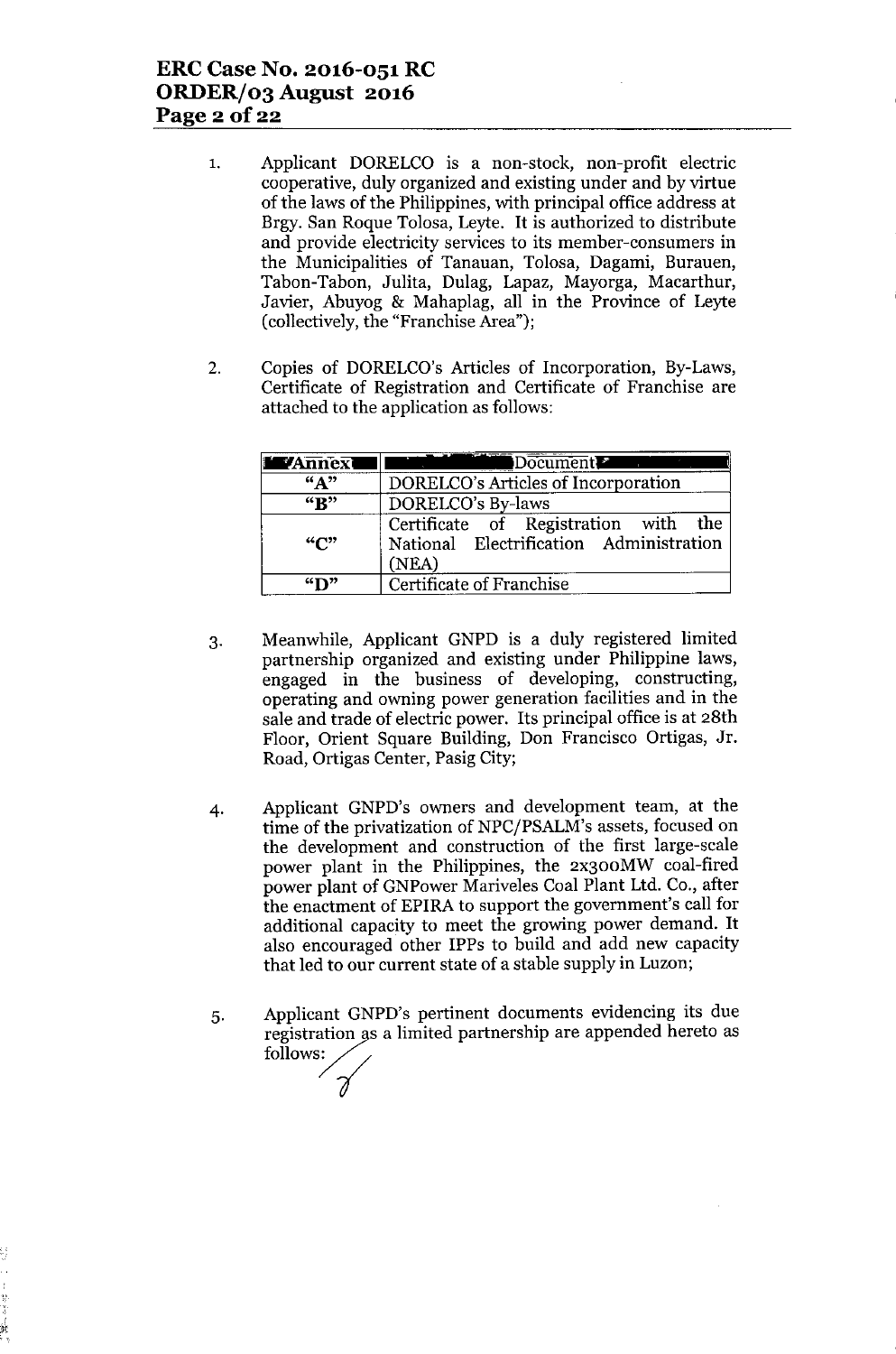| <b>Annex</b>              | Document                                             |
|---------------------------|------------------------------------------------------|
| $\mathbf{G}_{\mathbf{R}}$ | Certificate of Registration issued by the Securities |
|                           | and Exchange Commission (SEC)                        |
| $45$ $F^{33}$             | <b>GNPD's Articles of Partnership</b>                |

- 6. Applicants may be served with orders, notices and other legal processes of this Honorable Commission through the address of the undersigned counsels;
- 7. By and pursuant to Sections 23, 25, 43 (u), and 45 (b) of Republic Act No. 9136, otherwise known as the Electric Power Industry Reform Act of 2001 (EPlRA), its Implementing Rules and Regulations, and other pertinent rules and regulations, the instant Application for the consideration and approval of the Power Purchase and Sale Agreement (PPSA) executed by and between Applicants DORELCO and GNPD on 16 December 2015 is herein respectfully filed. A copy of the PPSA is hereto attached as Annex "G" and forms an integral part hereof;

#### STATEMENT OF FACTS

DORELCO's Power Supply and Demand Situation

- 8. DORELCO, together with other Region 8 ECs, needs to address the insufficiency of its power supply due to the increasing demand within its franchise area;
- 9. DORELCO currently receives a total of lOMW from its existing suppliers out of its peak requirement of 14.054MW. With an annual average growth rate of 2.71%, DORELCO forecasts that its peak demand for the years 2017 to 2023 will be 17.77MW;
- 10. The eleven (11) electric cooperatives (ECs) of Region 8, namely:
	- 1. Biliran Electric Cooperative, Inc. (BILECO)
	- 2. Don Orestes Romualdez Electric Cooperative, Inc. (DORELCO)
	- 3. Eastern Samar Electric Cooperative, Inc. (ESAMELCO)
	- 4. Leyte II Electric Cooperative, Inc. (LEYECO II)
	- 5. Leyte III Electric Cooperative, Inc. (LEYECO III)
	- 6. Leyte IV Electric Cooperative, Inc. (LEYECOIV)
	- 7. Leyte V Electric Cooperative, Inc. (LEYECOV)
	- 8. Northern Samar Electric Cooperative, Inc. (NORSAMELCO)
	- 9. Samar I Electric Cooperative, Inc. (SAMELCO I)
	- 10. Samar II Electric Cooperative, Inc. (SAMELCO II) and

Í

11. Southern Leyte Electric Cooperative, Inc. (SOLECO)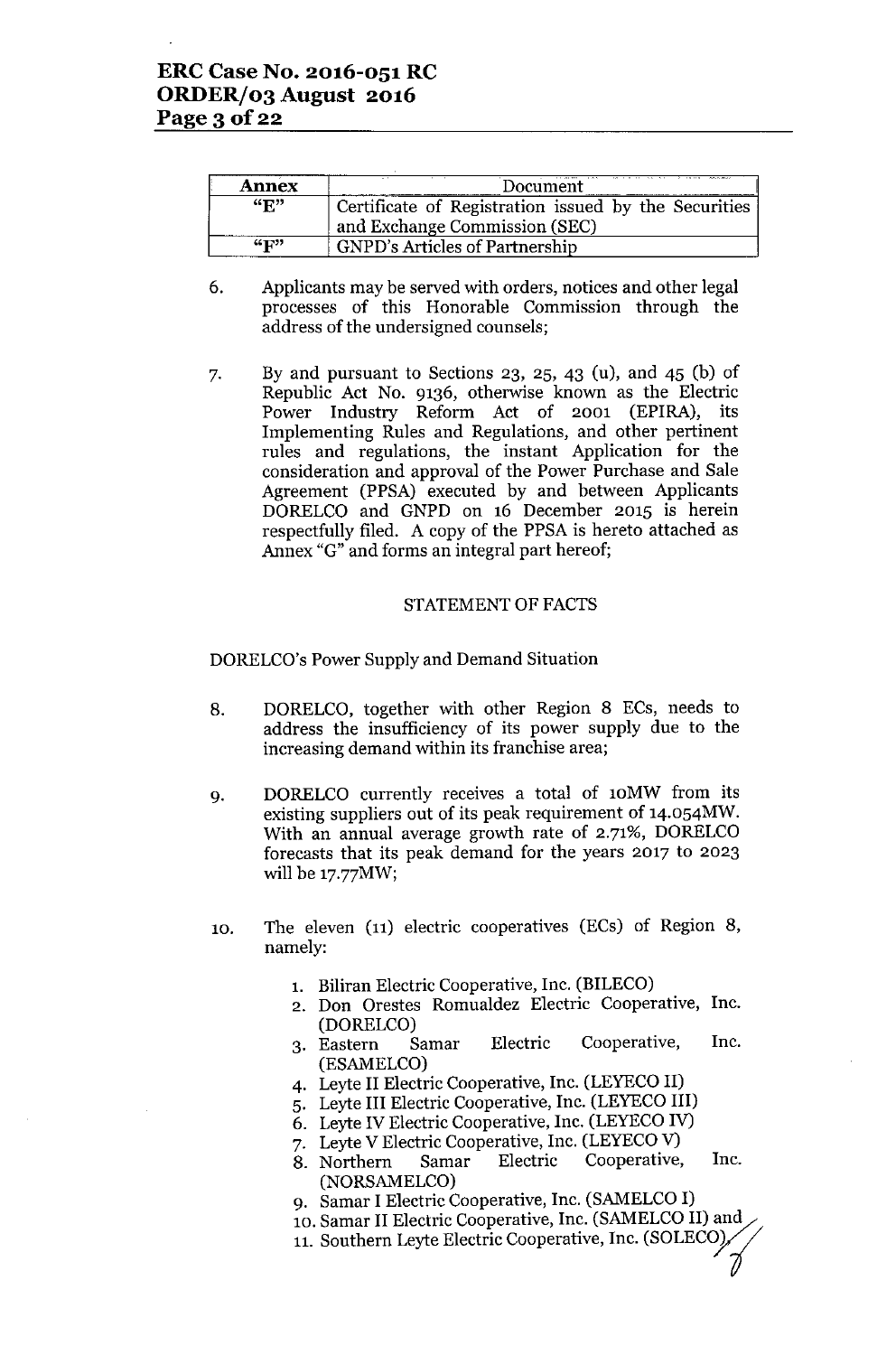collectively, the "Region 8 ECs", have just concluded the competitive selection process with FDC Utilities, Inc. (FDC), Trans Asia Oil and Energy Development Corporation (Trans Asia), GNPower Ltd. Co. ("GNPower"), and San Miguel Energy Corporation (SMEC) for their short-term power supply requirements, covering the period 2015-2018 for demands ranging from 65MW in 2015 to 93MW in 2018;

11. Subsequently, the foregoing Region 8 ECs received two (2) unsolicited proposals for the supply of their aggregated longterm baseload demand of 150MW from December 26, 2018 to December 25,2038, or for a twenty (20) year period;

#### The Competitive Selection Process

- 12. Guided by a declared and agreed policy and guidelines as described in Region 8 ECs Rules and Procedures for Unsolicited Proposal, which is Annex A of the Instructions to Proponents(subsequently, the Final Instructions to Proponents), the Region 8 ECs created the Joint Competitive Power Supply Procurement (JCPSP) Board, the R8 JCPSP Bids and Awards Committee (JBAC) and the Core Technical Working Group (CTWG) to conduct the initial evaluation of the unsolicited proposals in order to determine which will be more advantageous for the Region 8 ECs.
- 13. The CTWG found the proposal of GNPower better and consistent with the criteria set forth in the aforementioned policy and guidelines.
- 14. GNPower submitted a Firm and Final Proposal, containing the Legal, Technical and Financial Documents; the Technical Proposal; and the Financial Proposal, as required by the JBAC. GNPower, through the submitted bidding documents, manifested to R8 JBAC that a special purpose company was established for the Dinginin Project, which is GNPower Dinginin Ltd. Co. ("GNPD"), and GNPower is the lead developer of the said project.
- 15. After a more detailed evaluation, the JBAC endorsed the GNPower proposal to the R8 JCPSP Board, which granted GNPower the Original Proponent status in the Competitive Selection Process through Comparative Proposals for the procurement of the long-term baseload power supply of Region 8 ECs.
- 16. Generating companies (GENCOs) were invited to submit Comparative Proposals to challenge GNPower's offer through publications in newspapers of general and national circulation for two (2) consecutive weeks and through written invitations to the GENCOs listed in the DOE website.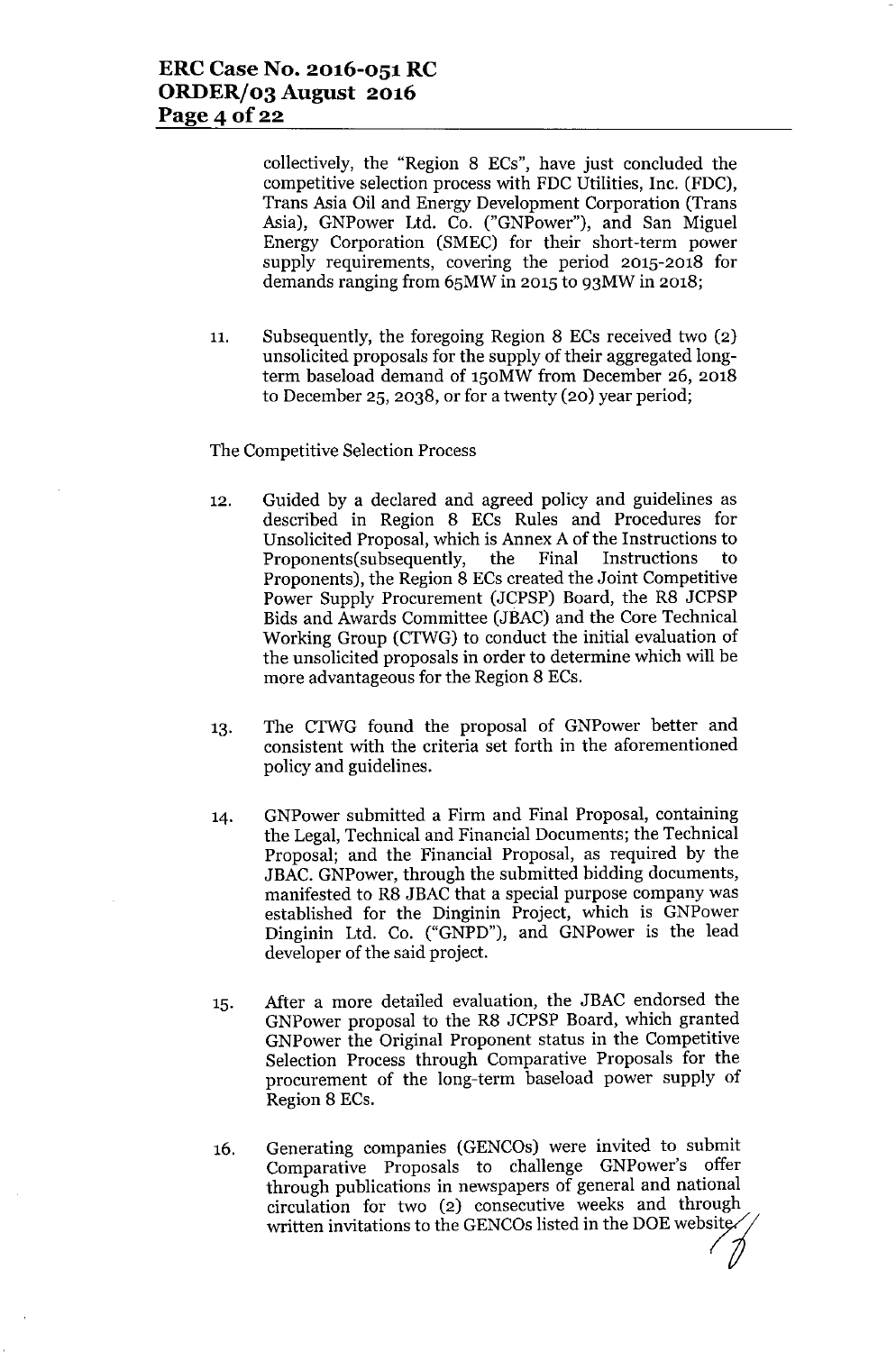- 17. Participating GENCOs submitted letters of intent (LOIs), copies of which are attached hereto as Annexes "L" to "L-2", and were provided with a copy the Instructions to Proponents (ITP) (subsequently, Final Instructions to Proponents) and due diligence data. Thereafter, transaction conferences were held to clarify and discuss the transaction process, requirements, rules and evaluation methodology;
- 18. During the submission and opening of bids, only San Miguel Energy Corporation ("SMEC") submitted a comparative proposal. However, upon evaluation, SMEC's evaluated long-term levelized price was found to be higher than GNPower's;
- 19. On 13 November 2015, the R8 JBAC issued a Notice of Award to GNPower and the same was accepted by GNPower on 14November 2015);
- 20. Afterwards, the Region 8 ECs, GNPower and GNPD negotiated the final terms and conditions of the Power Purchase and Sale Agreement (PPSA) based on the Key Contract Terms provided in the Final Instructions to Proponents. Separate/ individual but identical PPSAs were signed by and between each of the 11 Region ECs and GNPD.
- 21. Accordingly, on December 16, 2015, DORELCO and GNPD executed the subject PPSA, providing the terms and conditions for the supply of 12 MW baseload power to DORELCO to assure the adequate and reliable supply of power to DORELCO's franchise area;
- 22. In support of the above competitive selection process, Applicants DORELCO and GNPD hereby attach to the said Application the following documents to form integral parts thereof:

| <b>ANNEX</b>                 | $\therefore$ DOCUMENT.                                       |
|------------------------------|--------------------------------------------------------------|
| "H"                          | Instructions to Proponents (ITP)                             |
| $H-1$                        | Final Instructions to Proponents (FITP)                      |
| "H-2"                        | <b>Information Memorandum</b>                                |
| $\overline{``T"}$            | Comments to the Unsolicited Proposal of GNPower              |
| $\overline{``J"}$            | GNPower Unsolicited Proposal Evaluation Report-              |
| $\overline{K}$ <sup>33</sup> | Invitation to Submit Comparative Proposals as published      |
|                              | in the Philippine Daily Inquirer on 07 August 2015           |
| $K-1$ "                      | Affidavit of Publication dated 15 April 2016                 |
| $K-2$                        | Invitation to Submit Comparative Proposals as published      |
|                              | in the Manila Bulletin on 14 August 2015                     |
| $K-3$                        | Affidavit of Publication dated 15 April 2016                 |
| $\overline{``I"}$            | AES Philippines' Letter of Intent to Participate in Region 8 |
|                              | Joint Competitive Power Supply Procurement dated 02          |
|                              |                                                              |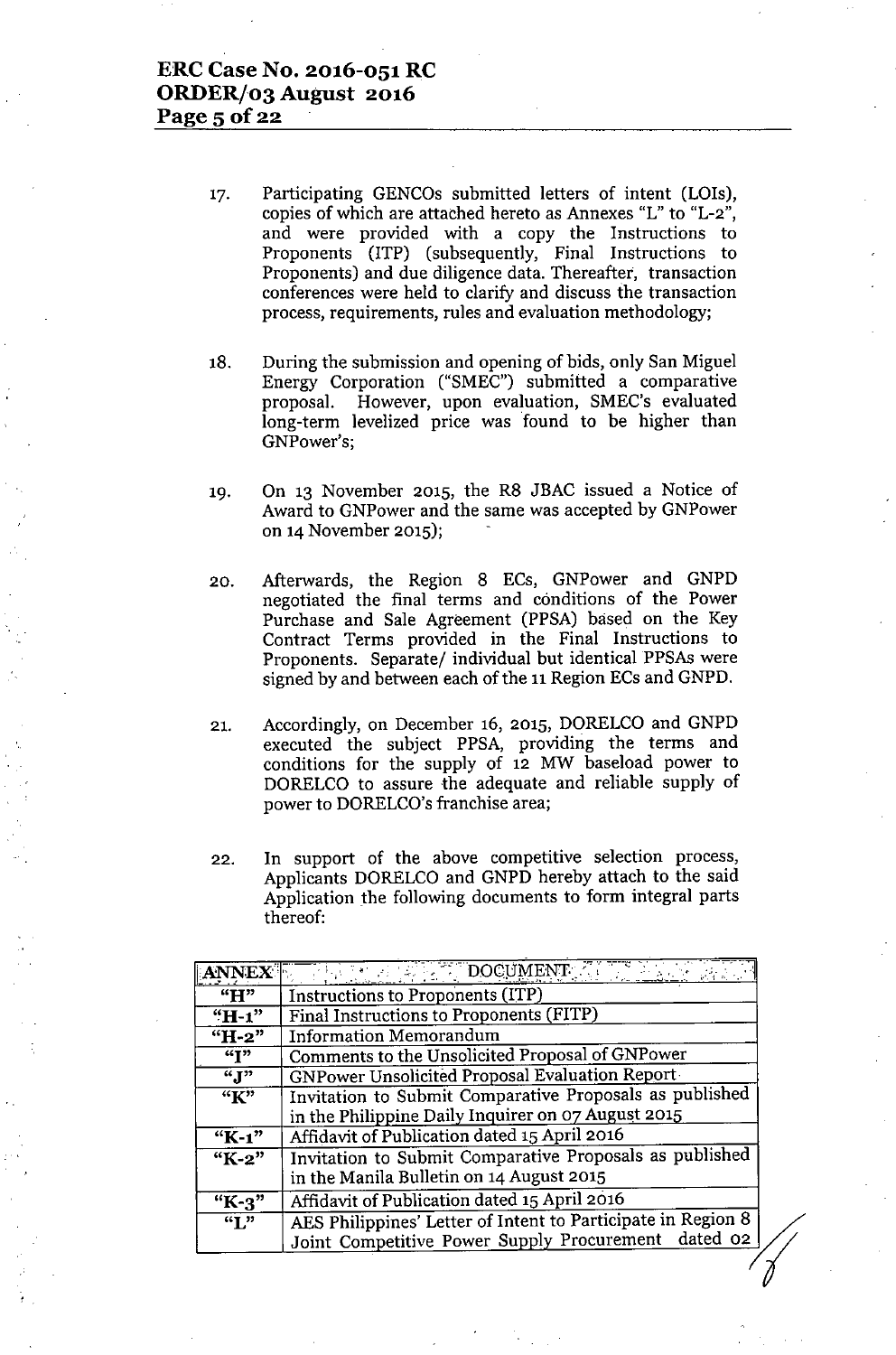## **ERC Case No. 2016-051 :RC ORDERf03 August 2016 Page 6 Of22**

|                        | September 2015                                               |
|------------------------|--------------------------------------------------------------|
| $\overline{K_{L-1}}$ " | FDC Utilities, Inc.'s Letter of Intent of dated 01 September |
|                        | 2015                                                         |
| $"L-2"$                | SMC Global Power's Letter of Intent to Participate dated     |
|                        | 26 August 2015                                               |
| $\overline{M''}$       | Limay Premiere Power Corp.'s letter dated 28 October         |
|                        | 2015                                                         |
| $\overline{N}$         | R8 JCPSP Assessment of SMC Global Power Financial            |
|                        | Model                                                        |
| "∩"                    | Notice of Award to GNPower dated 13 November 2015            |

#### ABSTRACT OF THE PPSA AND OTHER RELATED INFORMATION

- 23. The following are the salient features of the PPSA:
	- a) Term of Agreement. The PPSA shall be effective at the date of its execution, and shall terminate after 240 months from the date specified in the Commencement Date Notice defined as the written notice that indicates the commencement of the first delivery of the Product after GNPD begins commercial operations in the market, which shall not be later than the first day of the Billing Period immediately after the lapse of thirty six (36) months from the ERC's final approval of the PPSA;
	- b) Source of Supply. GNPD shall make available, sell, and deliver or cause to be delivered to DORELCO the Product at the Delivery Point, whether sourced from GNPD's facility or from other electricity generators, including the Wholesale Electricity Spot Market (WESM).
	- c) GNPD's facility shall be constructed and operated in Mariveles, Bataan. The Technical Details of the Project is herewith attached to said application to form an integral part thereof as Annex "p";
	- d) Contracted Capacity. DORELCO is contractually entitled to receive from GNPD, at any hour, subject to GNPD's Available Capacity (as defined in the PPSA) for such hour, the Contracted Capacity (as defined in the PPSA), as follows: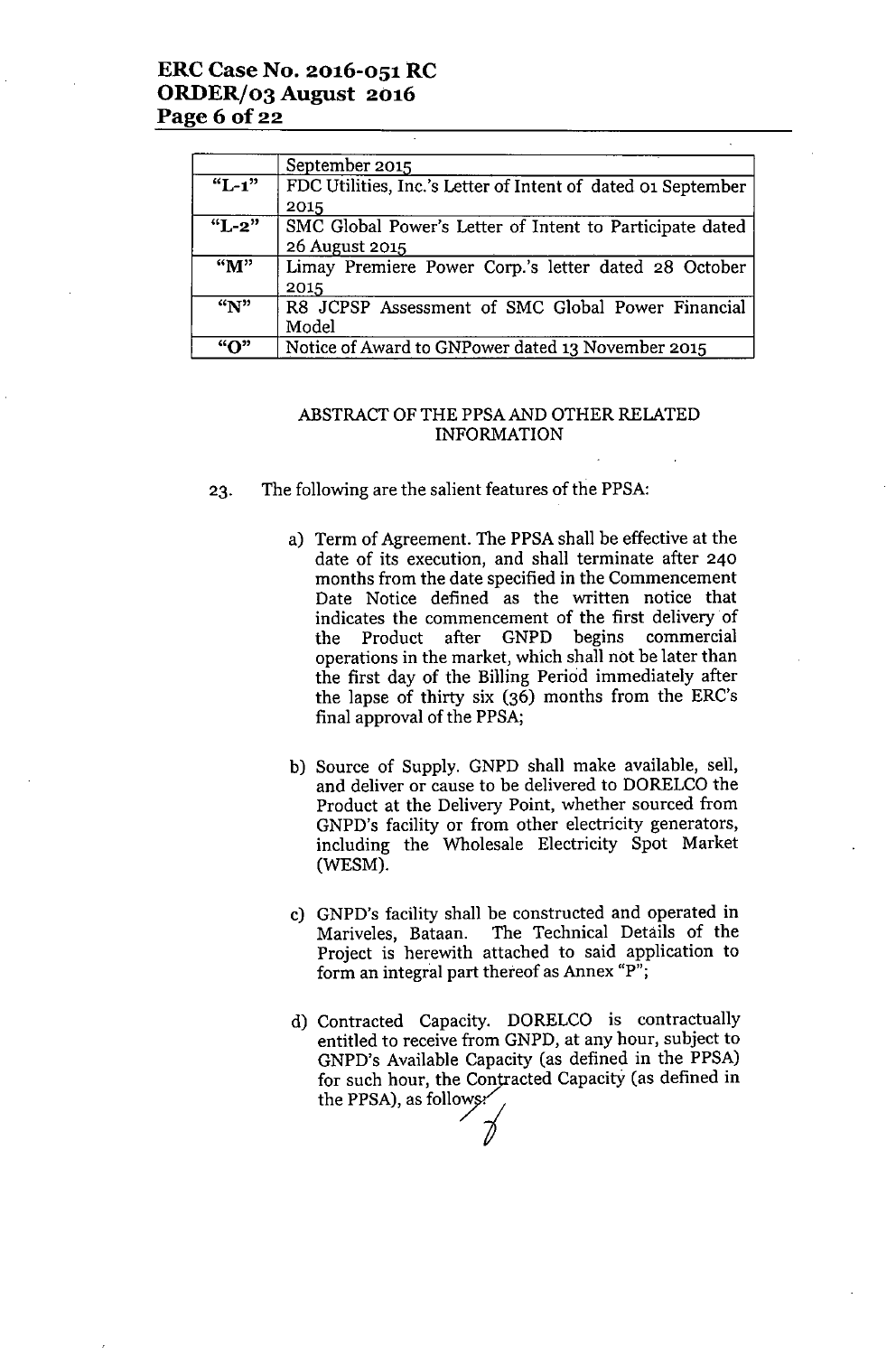# **ERCCase No. 2016-051 RC ORDER/03 August 2016 Page70f22**

| Year         | Contracted Capacity (kW) |
|--------------|--------------------------|
| 1            | 12,000                   |
| $\mathbf{2}$ | 12,000                   |
| 3            | 12,000                   |
| 4            | 12,000                   |
| 5            | 12,000                   |
| 6            | 12,000                   |
| 7            | 12,000                   |
| 8            | 12,000                   |
| 9            | 12,000                   |
| 10           | 12,000                   |
| 11           | 12,000                   |
| 12           | 12,000                   |
| 13           | 12,000                   |
| 14           | 12,000                   |
| 15           | 12,000                   |
| 16           | 12,000                   |
| 17           | 12,000                   |
| 18           | 12,000                   |
| 19           | 12,000                   |
| 20           | 12,000                   |

DORELCO shall utilize and pay for the capacity delivered by GNPD at 65% to 100% Capacity Utilization Factor (CUF). GNPD may increase the capacity up to 83% CUF and lower the same to not less than 65% CUF.

## *C.l.* Option to Increase Contracted Capacity

Section 3.7 of the PPSA, provides that upon written notice to GNPD, DORELCO may, upon approval by GNPD, increase its Contracted Capacity which increase shall be subjected to the same terms and conditions contained in the PPSA. In considering whether or not to approve the request for increase in<br>Contracted Capacity, GNPD may take into Contracted Capacity, consideration the capacity available for such increase from its facility in its sole opinion, and/or the willingness of any other buyer to assign its Contracted Capacity. Such increase in Contracted Capacity shall be effective on the date GNPD gives its written approval.

### D. Contract Price

The Contract Price shall be composed of Capacity Price and Energy Price. The Capacity Price shall be computed as the product of the Capacity Fee for a Billing Period multiplied by the quantity of Product delivered at the Delivery Point. The Energy Price shall be computed as the product of the Energy Fee for<sub>/a</sub>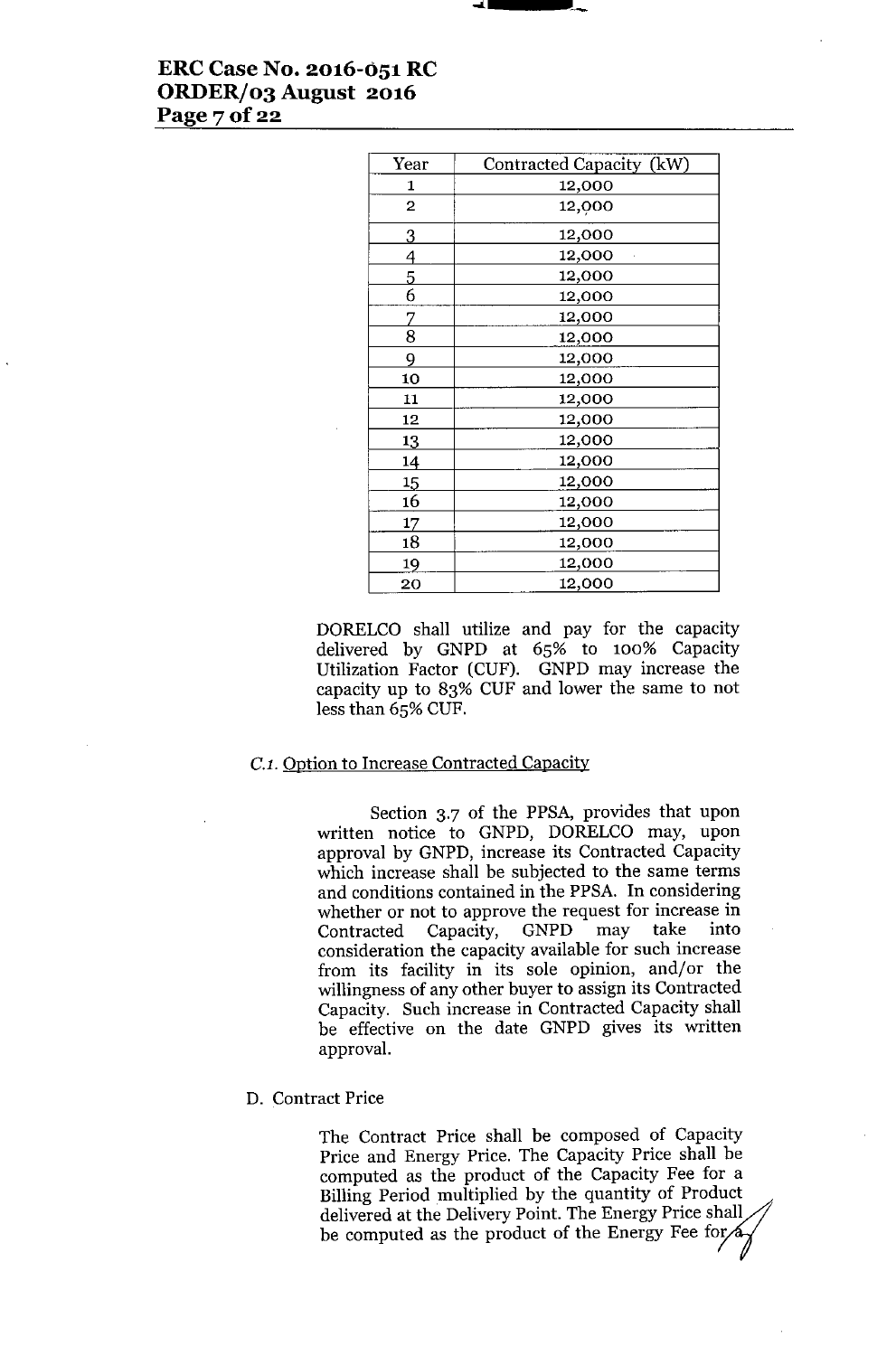Billing Period multiplied by the quantity of Product delivered at the Delivery Point, and shall be inclusive of the existing Government Charges under Energy Regulations No. 1-94 as of Effective Date.

#### *D.l.* Capacity Fee

The Capacity Fee is the component of the Contract Price allocated to pay for the cost, as well as the operations and maintenance of the power plant and is designated as the Capacity Fee in Schedule 1 of the PPSA as such may be adjusted from time to time based on GNPD's Capacity Factor.

The corresponding Capacity Fee for a given Capacity Utilization Factor is set forth in the table below:

Capacity Fees for Specific Capacity Utilization Factors

| Capacity Utilization | <b>Capacity Fee</b> |
|----------------------|---------------------|
| Factor (%)           | $(\$ /kWh)$         |
| 100%                 | 0.0456              |
| 99%                  | 0.0460              |
| 98%                  | 0.0464              |
| 97%                  | 0.0467              |
| 96%                  | 0.0471              |
| 95%                  | 0.0475              |
| 94%                  | 0.0479              |
| 93%                  | 0.0483              |
| 92%                  | 0.0487              |
| 91%                  | 0.0491              |
| 90%                  | 0.0496              |
| 89%                  | 0.0500              |
| 88%                  | 0.0505              |
| 87%                  | 0.0509              |
| 86%                  | 0.0514              |
| 85%                  | 0.0519              |
| 84%                  | 0.0524              |
| 83%                  | 0.0529              |
| 82%                  | 0.0534              |
| 81%                  | 0.0540              |
| 80%                  | 0.0545              |
| 79%                  | 0.0551              |
| 78%                  | 0.0556              |
| 77%                  | 0.0562              |
| 76%                  | 0.0568              |
| 75%                  | 0.0575              |
| 74%                  | 0.0582              |
| <u>73%</u>           | 0.0589              |
| 72%                  | 0.0596              |
| 71%                  | 0.0603              |
| 70%                  | 0.0611              |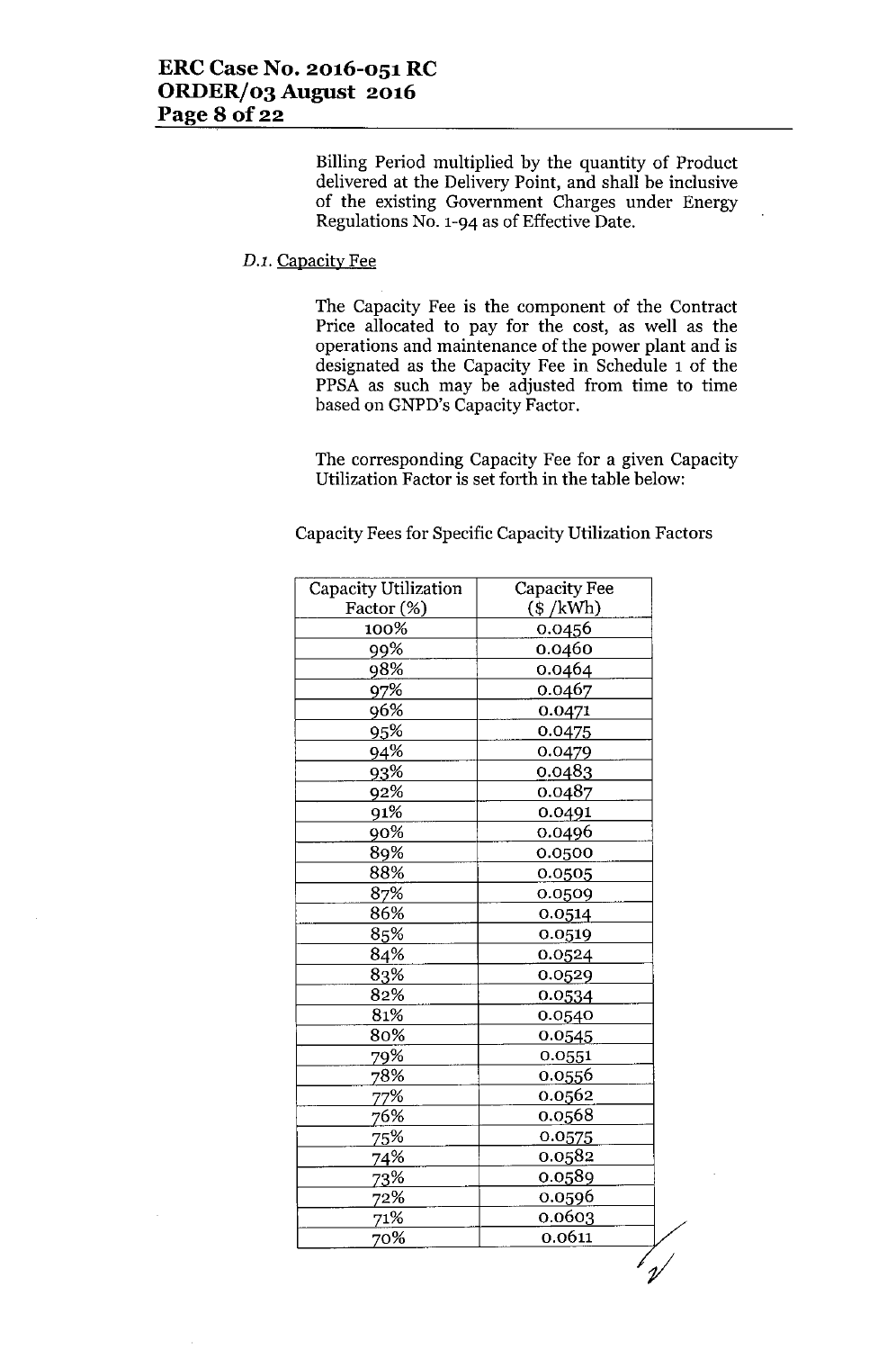## **ERC Case No. 2016-051 RC ORDER/03 August 2016** Page 9 **Of22**

| 69% | 0.0618 |
|-----|--------|
| 68% | 0.0626 |
| 67% | 0.0634 |
| 66% | 0.0643 |
| 65% | 0.0651 |

For the resulting Capacity Utilization Factor which is not a whole number, the corresponding Capacity Fee shall be computed using the formula as set forth below:

#### *Capacity Fee*

 $=$  - 0.10971 x (CUF)<sup>3</sup> + 0.344263 x (CUF)<sup>2</sup>  $-$  0.39644 x CUF + 0.2075

Where:

#### *Capacity Fee -* is *the Capacity Fee* in *\$/kWh*

*CUF -* is *the Capacity Utilization Factor behveen 65% and 100%, provided that if the actual CUF* is *below 65% (the "Minimum Capacity Utilization Factor"), the Capacity* Price *shall be calculated based on the Capacity Fee and quantity associated with the Minimum Capacity Utilization Factor.*

*The Capacity Utilization Factor (CUF) shall be computed asfollows:*

$$
CUF = \frac{Q}{CC * [H_T - EH_{TO}]}
$$

Where:

| $Q =$      | Quantity as defined in Section 1.1 of the     |
|------------|-----------------------------------------------|
|            | Agreement                                     |
| $CC =$     | Contracted Capacity, in kW, as set forth      |
|            | in Schedule 1                                 |
| $H_T =$    | Total number of hours in such Billing Period  |
| $EH_{TO}=$ | the sum of the duration, in Equivalent Hours, |
|            | of Scheduled Outages and                      |
|            | Unscheduled Outages in such Billing Period    |

*For example,*

|             | 18,648,000 kWh |
|-------------|----------------|
| CC          | 37,000 kW      |
| $H_T$       | 720 hours      |
| <b>EHTO</b> | 101 hours      |
|             |                |
|             |                |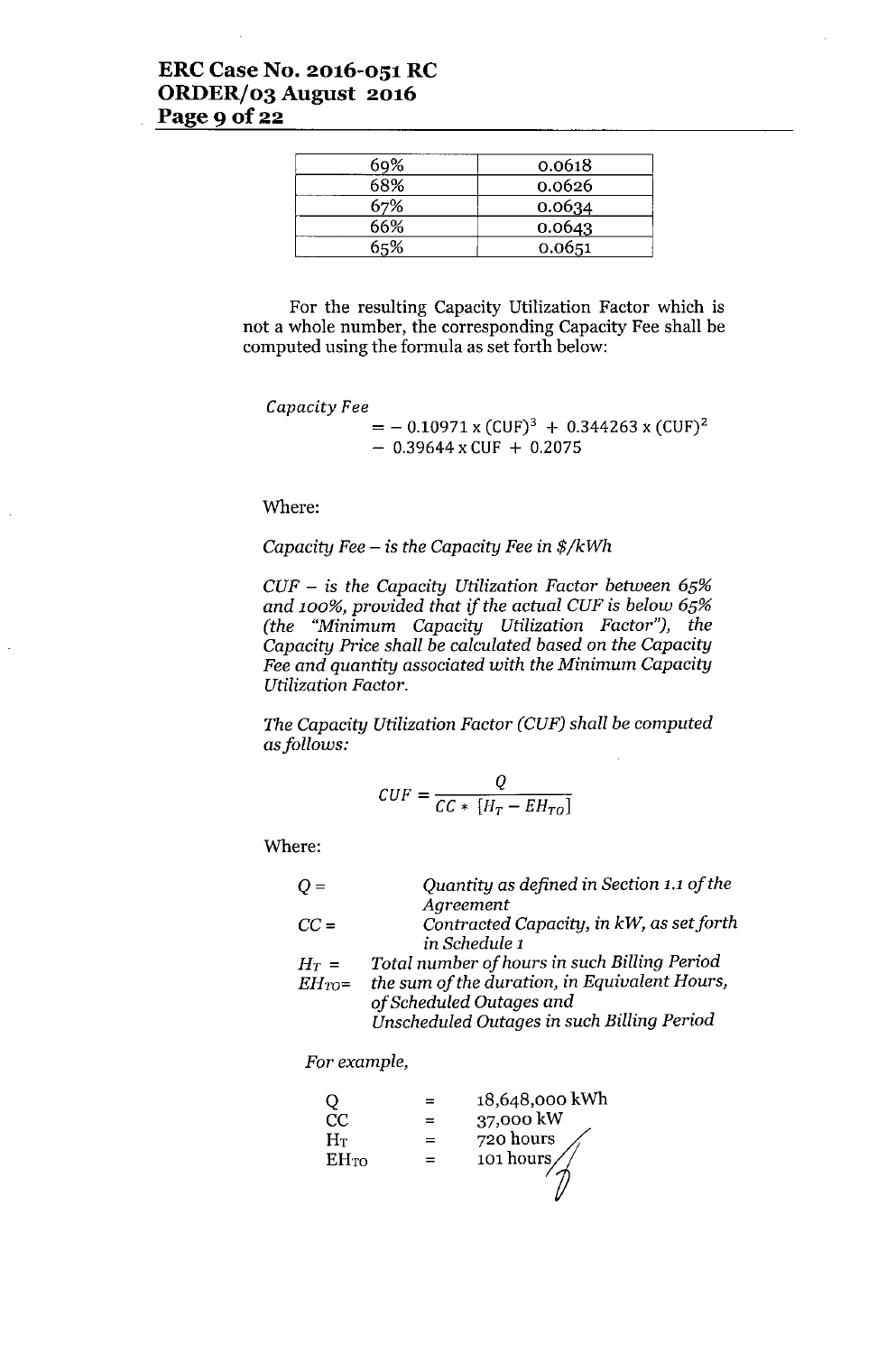$$
CUF = \frac{18,648,000 \; kWh}{37,000 \; kW * [720 \; hours - 101 \; hours]}
$$

$$
= \frac{18,648,000 \; kWh}{22,903,000 \; kWh}
$$

 $= 81.42%$ 

*D.2.* Energy Fee

$$
Energy\,Fee = IEF \times \left[\frac{CIF_n}{CIF_0}\right]
$$

Where,

*IEF - Initial Energy Fee equal to \$0.0328/ kWh CIF<sup>n</sup> - CIF Cost of Fuel for Billing Period n CIFo - Base CIF Cost of Fuel equal to \$10.2514/ million kcal*

- E. **Capacity Utilization Discount.** Section 5.3 (c) of the PPSA provides that if DORELCO pays the invoice amount in full in accordance with GNPD's invoice instruction on or before the twenty-fifth  $(25<sup>th</sup>)$  day of the succeeding calendar month from the relevant Billing Period and DORELCO's CUF is greater than or equal to 65%, DORELCO shall receive a credit on the next subsequent bill equal to 2.8% of the Energy Fee multiplied by the actual quantity of the Product actually delivered set forth in such invoice for the Billing Period for which the credit was earned.
- F. **Scheduled and Unscheduled Outages.** Pursuant to Section 3.2, GNPD is allowed Scheduled Outages not to exceed five hundred forty (540) Equivalent Hours for each Contract Year during which times reduced or no deliveries will be available to DORELCO. GNPD is likewise allowed Unscheduled Outages of five hundred forty (540) Equivalent Hours for each Contract Year during which times reduced or no deliveries will be available to the Buyer.

#### COMMERCIALADVANTAGEOF THE GENERATION RATEAND IMPACT ON DORELCO'S RETAIL RATES

- 24. DORELCO, together with the other Region 8 ECs, needs to address the insufficiency of its power supply due to the increasing demand within its franchise area;
- 25. The additional supply from GNPD will significantly augment the supply deficiency of DORELCO and will decrease the adverse effects thereof by providing a stable and adequate mereasing demand within its in<br>The additional supply from GN<br>the supply deficiency of DOF<br>adverse effects thereof by pro<br>source of electricity;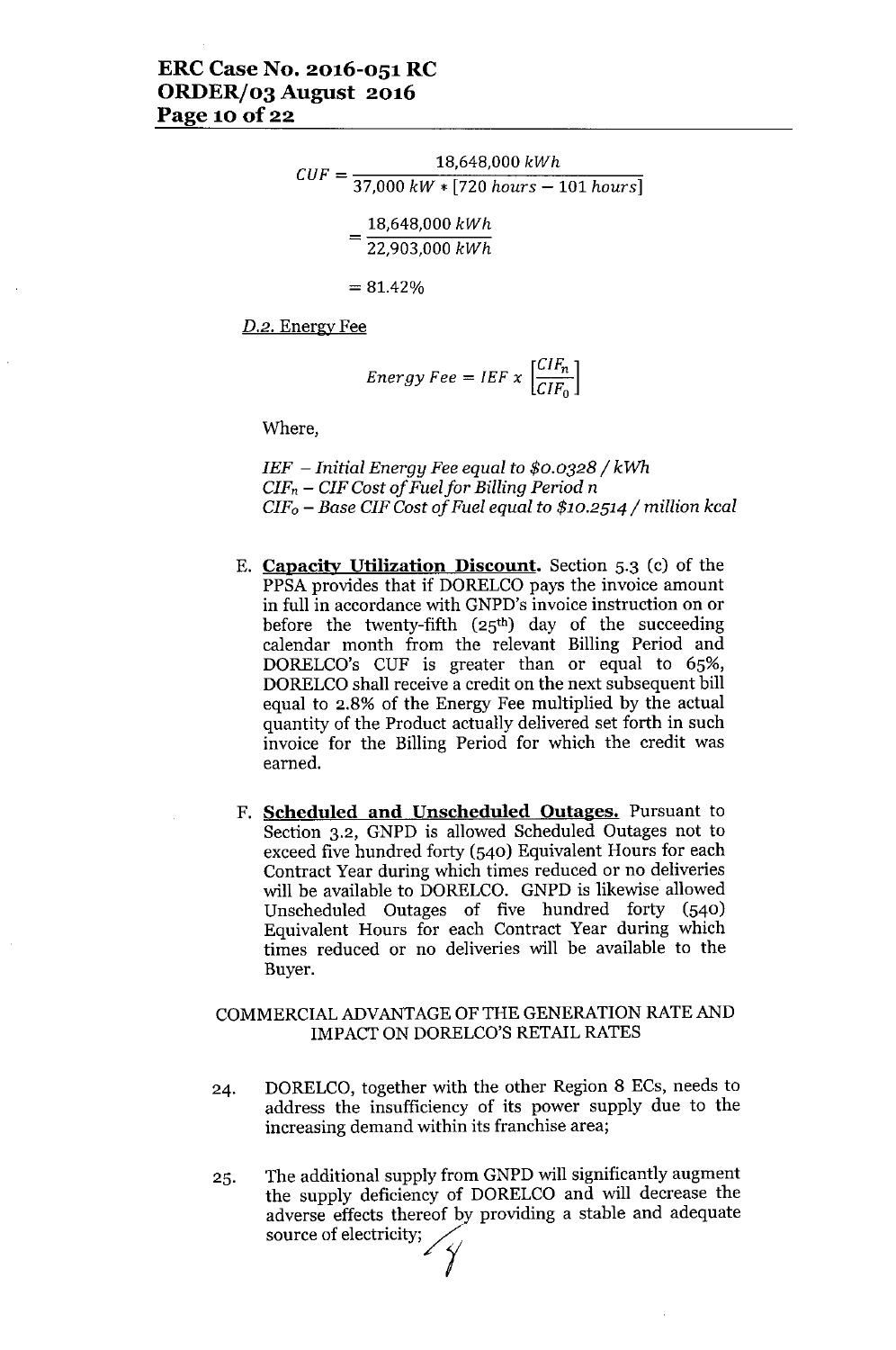- 26. Aside from the lower generation cost of the power supply from GNPD, DORELCO is also entitled to Capacity Utilization Discount, if conditions are met, which makes even more competitive the proposed rate contained in the subject PPSA. Also, it is worthy to note that the GNPD rate was further reduced during the finalization of the subject PPSA with the Region 8 ECs where it was requested that the conditions to avail the Prompt Payment Discount ("PPD") and the posting of a security deposit be waived. As a result, the Contract Price is already net of PPD.
- 27. Among alternative suppliers capable of providing additional energy to DORELCO and the rest of the Region 8 ECs, GNPD's rates proved to be more reasonable and competitive. While GNPD's offer is primarily intended for its base load requirements, the Capacity Factor Pricing under the PPSA provides flexibility in the Region 8 ECs' utilization of the Contracted Capacity;
- 28. DORELCO simulated a rate impact analysis which ultimately resulted in PhPl.8982/kWh rate reduction with the execution of the PPSA with GNPD, to wit:

#### DORELCO RATE IMPACT ANALYSIS

#### with GNPD

|              | Forecasted<br>2019 Average<br><b>Quantity</b><br>(kWh) | Amount<br>(PhP) | Percent<br><b>Share</b><br>$(\%)$ | Resulting<br><b>Capacity</b><br>Utilization<br>Factor (%) | 2019<br>Average<br>Rate<br>(PhP/kWh) | Weighted<br>Average<br>Rate<br>(PhP/kWh) |
|--------------|--------------------------------------------------------|-----------------|-----------------------------------|-----------------------------------------------------------|--------------------------------------|------------------------------------------|
| <b>GNPD</b>  | 76.702.660.61                                          | 293,969,680.69  | 98.74%                            | 72%                                                       | 3.8326                               |                                          |
| <b>WESM</b>  | 981,809.60                                             | 8,208,336.22    | 1.26%                             |                                                           | 8.3604                               | 3.8898                                   |
| <b>TOTAL</b> | 77,684,470.21                                          | 302,178,016.91  | 100%                              |                                                           |                                      |                                          |

#### without GNPD

|              | Forecasted<br>$2019*$<br>Average<br><b>Quantity</b><br>(kWh) | Amount<br>(PhP) | Percent<br><b>Share</b><br>$(\%)$ | <b>Resulting</b><br>Capacity<br><b>Utilization</b><br>Factor (%) | 2019 Average<br>Rate<br>(PhP/kWh) | Weighted<br>Average<br>Rate<br>(PhP/kWh) |  |
|--------------|--------------------------------------------------------------|-----------------|-----------------------------------|------------------------------------------------------------------|-----------------------------------|------------------------------------------|--|
| <b>GNPD</b>  | 0.00                                                         | 0.00            | 0.00%                             | о%                                                               | 0.0000                            |                                          |  |
| <b>WESM</b>  | 77,684,470.21                                                | 449,636,933.96  | 100.00%                           |                                                                  | 5.7880                            | 5.7880                                   |  |
| <b>TOTAL</b> | 77,684,470.21                                                | 449,636,933.96  | 100%                              |                                                                  |                                   |                                          |  |

'------- GENERATION RATE IMPACT, PhP/kWh (1.8982)

7~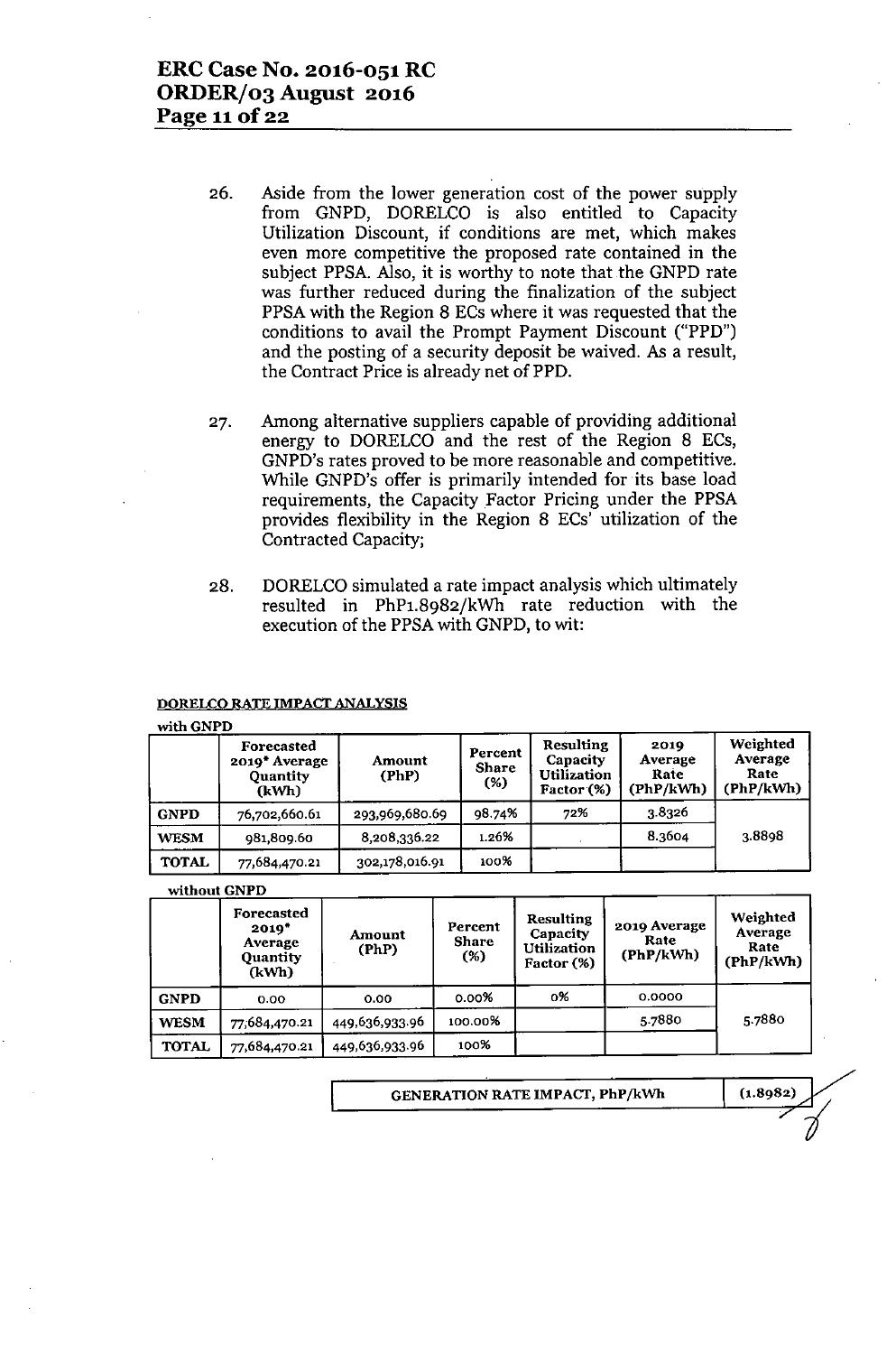## **ERC Case No. 2016-051 RC ORDER/03 August 2016 Page 12 Of22**

29. In compliance with Rule 20 of ERC Rules of Practice and Procedure relative to the submission of supporting documents and information for the approval of the PPSA and the rate structure embodied therein, Appiicants DORELCO and GNPD attach the following documents to form integral parts hereof:

| <b>ANNEX</b>                       | DOCUMENT<br>$\mathcal{L}(\mathcal{F})$                                                                 |
|------------------------------------|--------------------------------------------------------------------------------------------------------|
| "O"                                | <b>Executive Summary of the PPSA</b>                                                                   |
| $"Q-1"$                            | Breakdown of the Contract Price and Sample                                                             |
|                                    | Calculation                                                                                            |
| $\overline{R}$                     | <b>Rate Impact Simulation</b>                                                                          |
| $\overline{``S"}$                  | GNPD's Financial Assumptions including Project                                                         |
|                                    | Cost, Sources of Financing, Debt-Equity Ratio,                                                         |
|                                    | WACC computation, and Projected Equity IRR                                                             |
| T                                  | including<br>of Costs<br>Engineering,<br>Breakdown                                                     |
|                                    | Procurement and Construction (EPC) Costs,                                                              |
|                                    | Operations and Maintenance (O&M) Costs, and                                                            |
|                                    | <b>Projected Fuel Costs</b>                                                                            |
| "U"                                | Projected Balance Sheet, Income Statement,                                                             |
|                                    | <b>Revenue and Cash Flow</b>                                                                           |
| "U-1"                              | Compact Disc containing a soft copy of Annexes "S"                                                     |
|                                    | to "U"                                                                                                 |
| $\mathcal{C}(\mathbf{V}^{\prime})$ | Details of Fuel Procurement                                                                            |
| $W-1"$<br>W                        | Sworn Statement - Coal Procurement Process                                                             |
|                                    | GNPD's Audited Financial Statement for 2014<br><b>GNPD's Transmission Plan for the Project</b>         |
| "X"<br>``Y"                        | Certificate of Endorsement from DOE that the                                                           |
|                                    | Project is included in the DOE's Power Development                                                     |
|                                    | Plan                                                                                                   |
| $"Y-1"$                            | Environmental Certificate of Compliance<br>from                                                        |
|                                    | <b>DENR</b>                                                                                            |
| "Z"                                | DORELCO's Distribution Development Plan (DDP)                                                          |
| "AA"                               | DORELCO's Actual and Forecasted Energy and                                                             |
|                                    | Demand                                                                                                 |
| "BB"                               | DORELCO's Average Daily Load Curve                                                                     |
| "CC"                               | DORELCO's Board Resolution authorizing the Board                                                       |
|                                    | President and the General Manager to sign the                                                          |
|                                    | Power Purchase and Sale Agreement (PPSA), to file                                                      |
|                                    | with the ERC the Application for the approval of the                                                   |
|                                    | said PPSA, and for other purposes sign the PPSA on                                                     |
|                                    | behalf of DORELCO, to engage Atty. Ma. Concepcion<br>Ojeda as legal counsel and to designate competent |
|                                    | persons as witness                                                                                     |
| " $DD"$                            | GNPD's General Partner's Certificate attesting to the                                                  |
|                                    | resolution of the Partners to execute the subject                                                      |
|                                    | PPSA with DORELCO and designating signatories                                                          |
|                                    | thereto                                                                                                |
| " $DD-1$ "                         | GNPD's General Partner's Certificate attesting to the                                                  |
|                                    | resolution of the General Partners to file<br>an                                                       |
|                                    | application for the approval of the subject PPSA and                                                   |
|                                    | designating its authorized representatives and legal                                                   |
|                                    | counsels                                                                                               |
|                                    |                                                                                                        |
|                                    |                                                                                                        |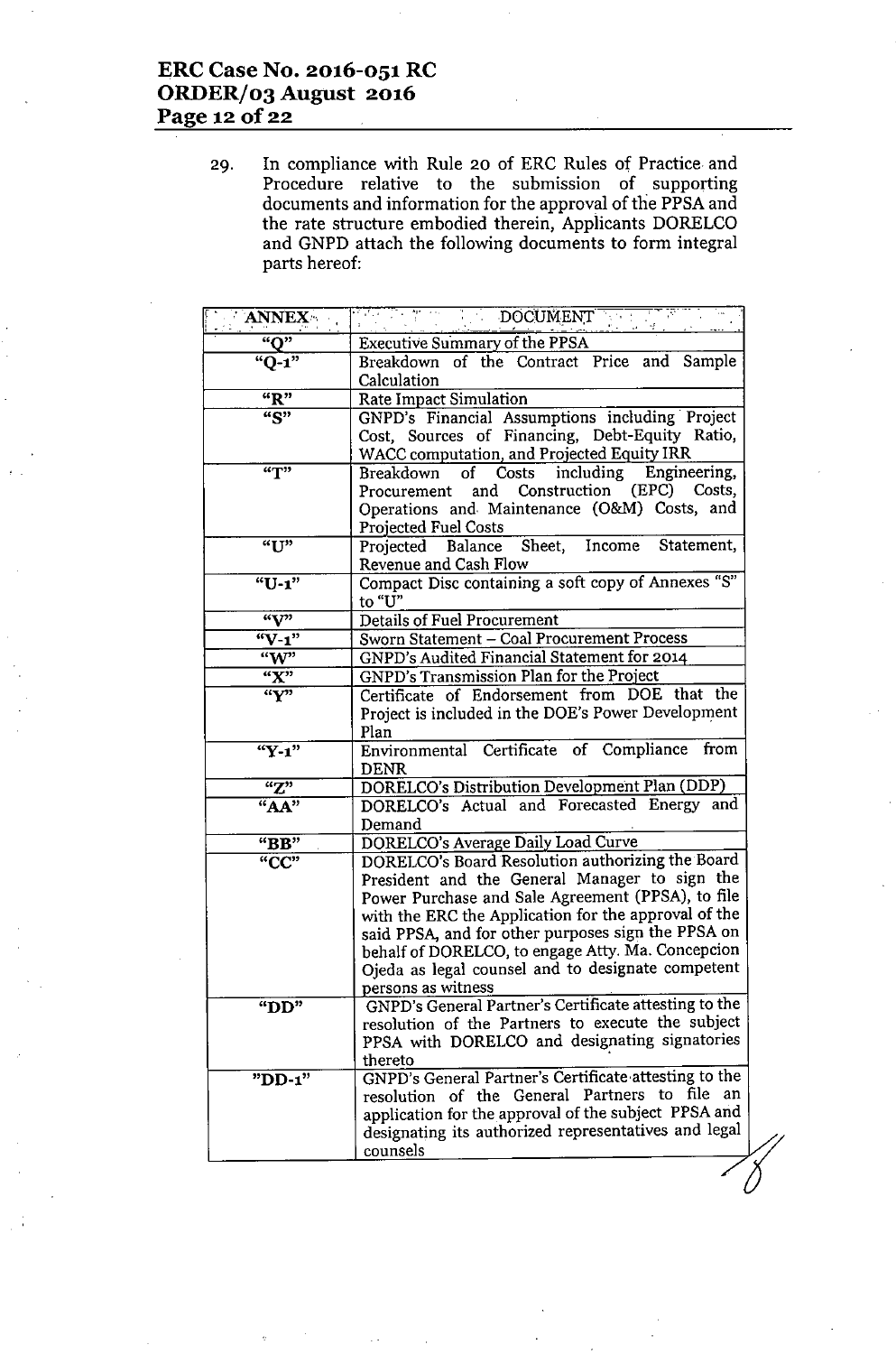30. Applicants DORELCO and GNPD are reserving their right to submit other documents, either in the course of the hearing or as may be required by this Honorable Commission

#### COMPLIANCE WITH PRE-FILING REQUIREMENTS

- 31. Applicants manifest compliance with the pre-filing requirements mandated under the Implementing Rules and Regulations of the EPIRA and Rule 6 of the ERC Rules of Practice and Procedure, to be established by the following:
	- a. Certifications acknowledging receipt of the *Application* with annexes to be issued by the Legislative Bodies of Pasig City, Municipality of Tolosa, and the Province of Leyte, to be appended as **Annexes "EE", "FF"** and "GG", respectively;
	- b. Notarized Affidavit of Publication stating that the *Application* was published in a newspaper of general circulation within DORELCO's Franchise Area, to be appended therein as **Annex "HH"**; and
	- c. Complete newspaper issue where the *Application* was published, to be appended herein as **Annex** "HH-1", and the relevant page thereof where the *Application* appears, as **Annex "HH-2"**;

## MOTION FOR CONFIDENTIAL TREATMENT OF ANNEXES "H" to "J" **and** "S" **to** "V"

- 32. Under Rule 4 of the ERC Rules of Practice and Procedure, a party to any proceeding before the Honorable Commission may request that certain information not be disclosed and be treated as confidential, by describing with particularity the information to be treated as confidential, specifying the ground for the claim of confidential treatment of the information and, if applicable, specifying the period during which the information must not be disclosed;
- 33. Applicant DORELCO humbly requests for the confidential treatment of Annexes "H" to "J" hereof, consisting of the tender documents. These annexes show the individual offers of the bidders which participated in the R8 JCPSP, as well as the results of the evaluation. The Region 8 ECs, DORELCO included, are bound by their undertaking to secure and keep in confidence the offers and the proposed terms of supply, so as not to prejudice or pre-empt any future CSPs in which these bidders will participate. Otherwise, DORELCO and the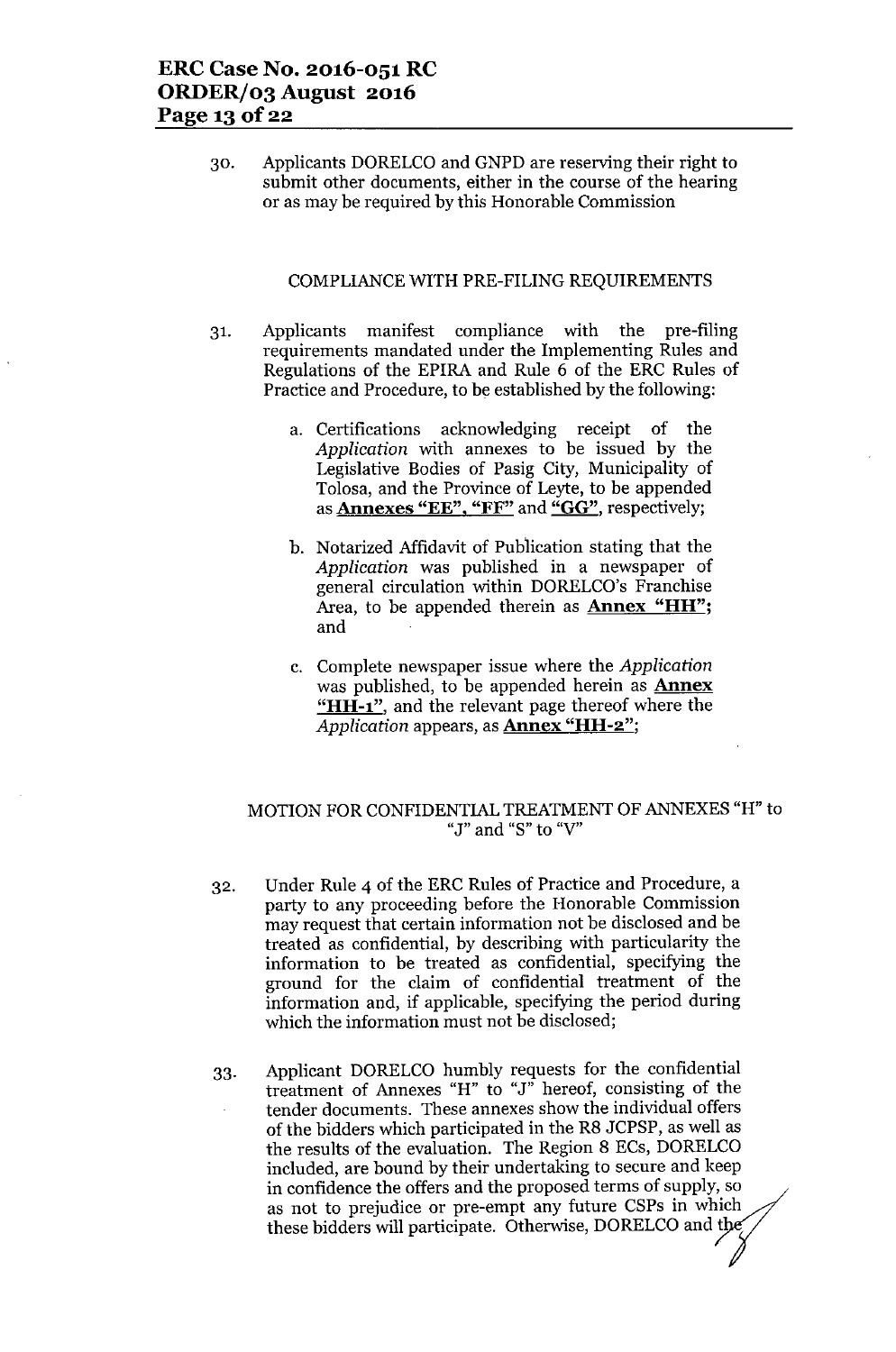rest of the Region 8 ECs may be held liable for damages for breach of confidentiality, and eventually, risk their good relations with the suppliers concerned;

- 34. Similarly, Applicant GNPD respectfully moves for the confidential treatment of Annexes "S" to "Y" hereof. These annexes, exclusively owned by Applicant GNPD, contain information which are considered part of its business and trade secrets. As such, GNPD has the sole proprietary interest and will be unduly prejudiced should they be disclosed to the public;
- 35. These annexes contain numbers, data, formula, methodology, and calculations involving valuable and sensitive commercial, financial information reflecting GNPD's business operations and financial trade secrets. Therefore, GNPD's confidential, proprietary, and private information included in the aforesaid annexes should be protected from public dissemination.. Otherwise, such information can be illegally and unfairly utilized by business competitors who may use the same for their own private gain and to the irreparable prejudice of GNPD. Negotiations with prospective customers may also be affected.
- 36. The information contained in Annexes "S" to "Y", constitute "trade secrets", for which GNPD has actual and valuable proprietary interest. As explained by the Supreme Court, a trade secret may consist of any formula, pattern, device, or compilation of information that is used in one's business and gives the employer an opportunity to obtain an advantage over competitors who do not possess the information. It is indubitable that trade secrets constitute proprietary rights and jurisprudence has consistently acknowledged the private character of trade secrets. Further, as ruled in Garcia vs. Board of Investments, trade secrets and confidential, commercial and financial information are exempt from public scrutiny;
- 37. Accordingly, it is respectfully submitted that Annexes "H" to "J" and "S" to "Y" must be accorded confidential treatment. As such, they are to be used exclusively by the Honorable Commission and for the sole purpose of evaluating this Application, thereby protecting these data from unnecessary public disclosure;
- 38. In accordance with Section 1(b), Rule 4 of the ERC Rules of Practice and Procedure, Applicants DORELCO and GNPD submit one  $(1)$  copy each of Annexes "H" to "J" and "S" to "V" in a sealed envelope, with the envelope and each page of the documents stamped with the word "Confidential",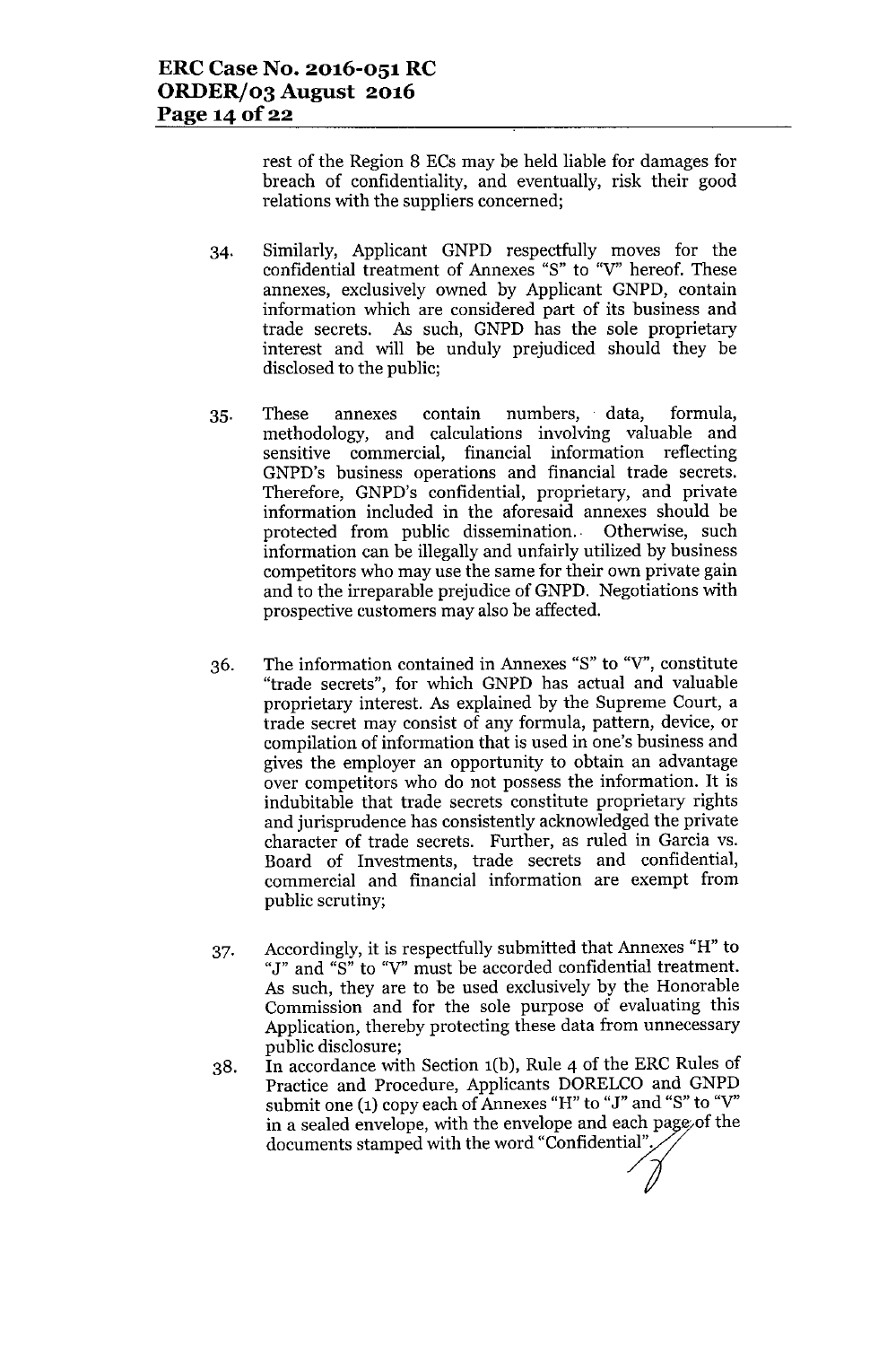#### PRAYER FOR PROVISIONAL AUTHORITY

- 39. All the foregoing allegations are re-pleaded by reference in support of herein Prayer for the issuance of Provisional Authority to implement the subject PPSA;
- 40. DORELCO and GNPD pray for the issuance of a Provisional Authority or interim relief prior to final decision pursuant to Rule 14 of the ERC Rules of Practice and Procedure, to wit:
- 41. "Section 3. Action on the Motion. Motions for provisional authority or interim relief may be acted upon with or without hearing. The Commission shall act on the motion on the basis of the allegations of the application or petition and supporting documents and other evidences that applicant or petitioner has submitted and the comments or opposition filed by any interested person, if there be any."
- 42. Worthy of note is that based on the Department of Energy's (DOE) 2015-2030 Luzon and Visayas Grids Supply-Demand Outlook, Luzon's peak demand in 2015 is 8,974MW with an Annual Average Growth Rate (AAGR) of 4.85% while Visayas' Peak Demand is 1,847MW with AAGR of 3-4%. Therefore, Luzon's peak demand is expected to increase to 1l,347MW in 2020, and to 18, 264MW by the year 2030 and for Visayas, 2,042MW in 2020 and 3,025MW in 2030. This electricity demand growth has led to DOE's call for planning and investments in the power sector;
- 43. The continuous addition of supply shall help keep stable power supply for the increasing demand and low and stable cost of power available at the WESM and for the end-users;
- 44. Contributing to the Luzon and Visayas Grid's demand growth is DORELCO's peak load demand which increases at a rate of 2.71% per year. By 2019, it is projected that DORELCO's existing power suppliers will not be able to meet the power needs of its member consumers, which is expected to have increased to 15.646MW;
- 45. Thus, the PPSA with GNPD is crucial for DORELCO to guarantee that its forward power needs are satisfied, without compromising the reasonableness of the generation rate to be passed on to its member-consumers;
- 46. While target delivery of power under the terms and conditions of the PPSA is expected to commence not later than thirty-six (36) months after the final approval of the Honorable Commission, the Parties, however, intend to commence delivery whether on an interim or full capacity basis on December 26, 2018. Applicants, nonetheless, sh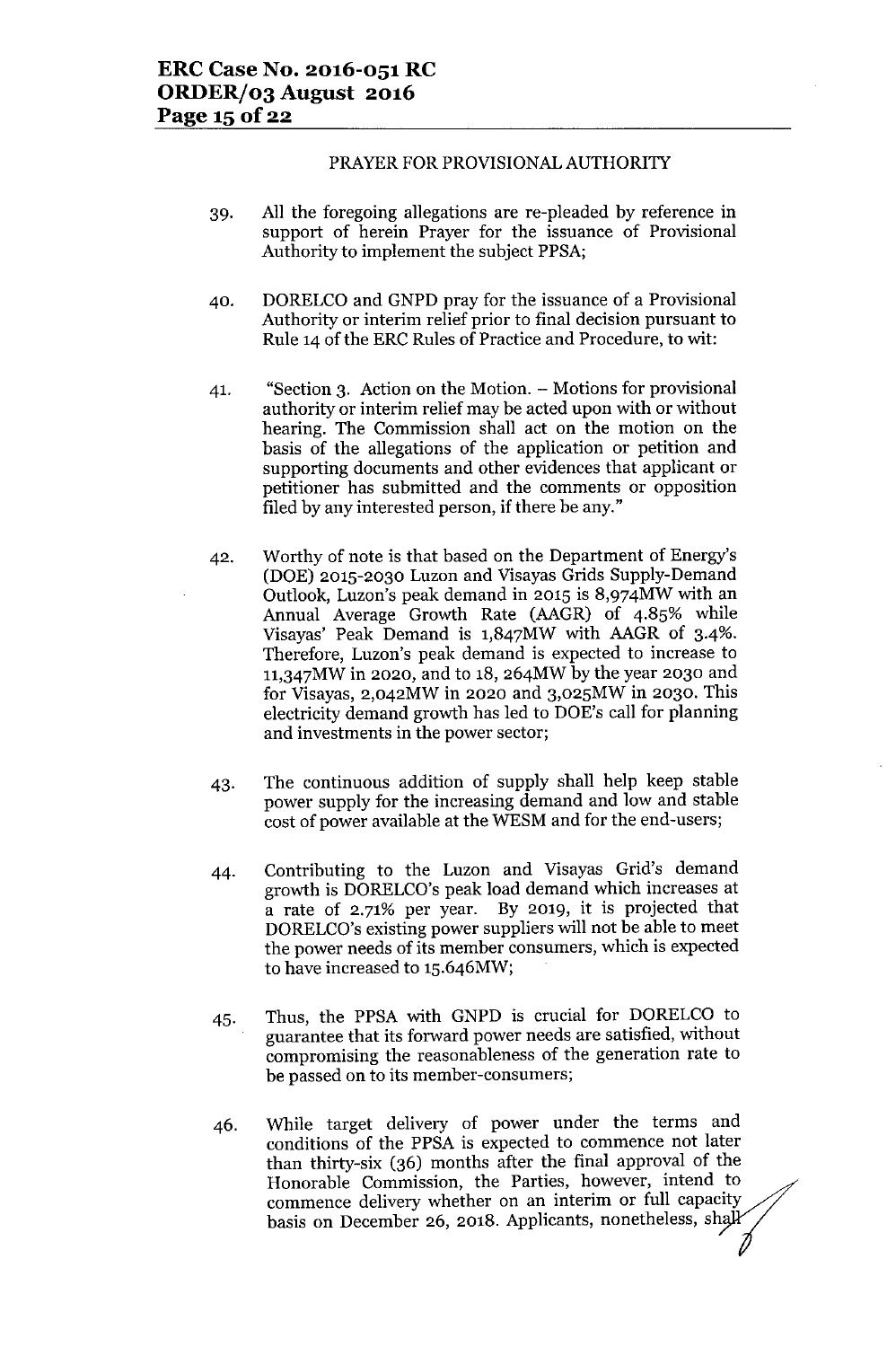begin at the earliest opportune time their compliance with all financial and regulatory requirements and processes leading up to the timely completion of GNPD's facility;

- 47. It is also worthy to note that part of the funds needed to construct GNPD's facility will be sourced from loans coming from banks/financial institutions. The Honorable Commission's provisional approval of the instant Application is a vital requirement for the release of the loan proceeds. Hence, a timely compliance with the requirements of the financial agreements ensures stable source of funds and timely construction of the generation facility, and the implementation of the PPSA as contemplated by the Applicants;
- 48. With continuous financing, the timely implementation of the project shall be assured, to the full benefit of DORELCO and the Luzon and Yisayas' Grids. Otherwise, any delay in the implementation of the project shall expose DORELCO to supply risk and unstable market prices in the future;
- 49. To emphasize the necessity of a provisional approval of herein Application, a Judicial Affidavit to support the prayer for provisional authority will be attached herewith to form an integral part hereof as Annex "II";
- 50. In recognition of the fact that a substantial amount of time is customarily needed to evaluate the documents submitted to support the approval of herein Application, Applicants DORELCO and GNPD seek the kind consideration of the Honorable Commission to approve the instant Application, immediately, albeit, provisionally;

### PRAYER

WHEREFORE, premises considered, it is most respectfully prayed of the Honorable Commission that (i) all information set forth in Annexes "H" to "J" and "S" to "Y"to the instant Application be treated as confidential; (ii) pending hearing on the merits, a Provisional Authority be DULY ISSUED authorizing the immediate implementation of the subject Power Purchase and Sale Agreement (PPSA) between Applicants DORELCO and GNPD, including the rate structure therein, as applied; and (iii) that after due notice and hearing, the instant Application, the Power Purchase and Sale Agreement and the  $\chi$  ate structure contained therein be DULY APPROVED,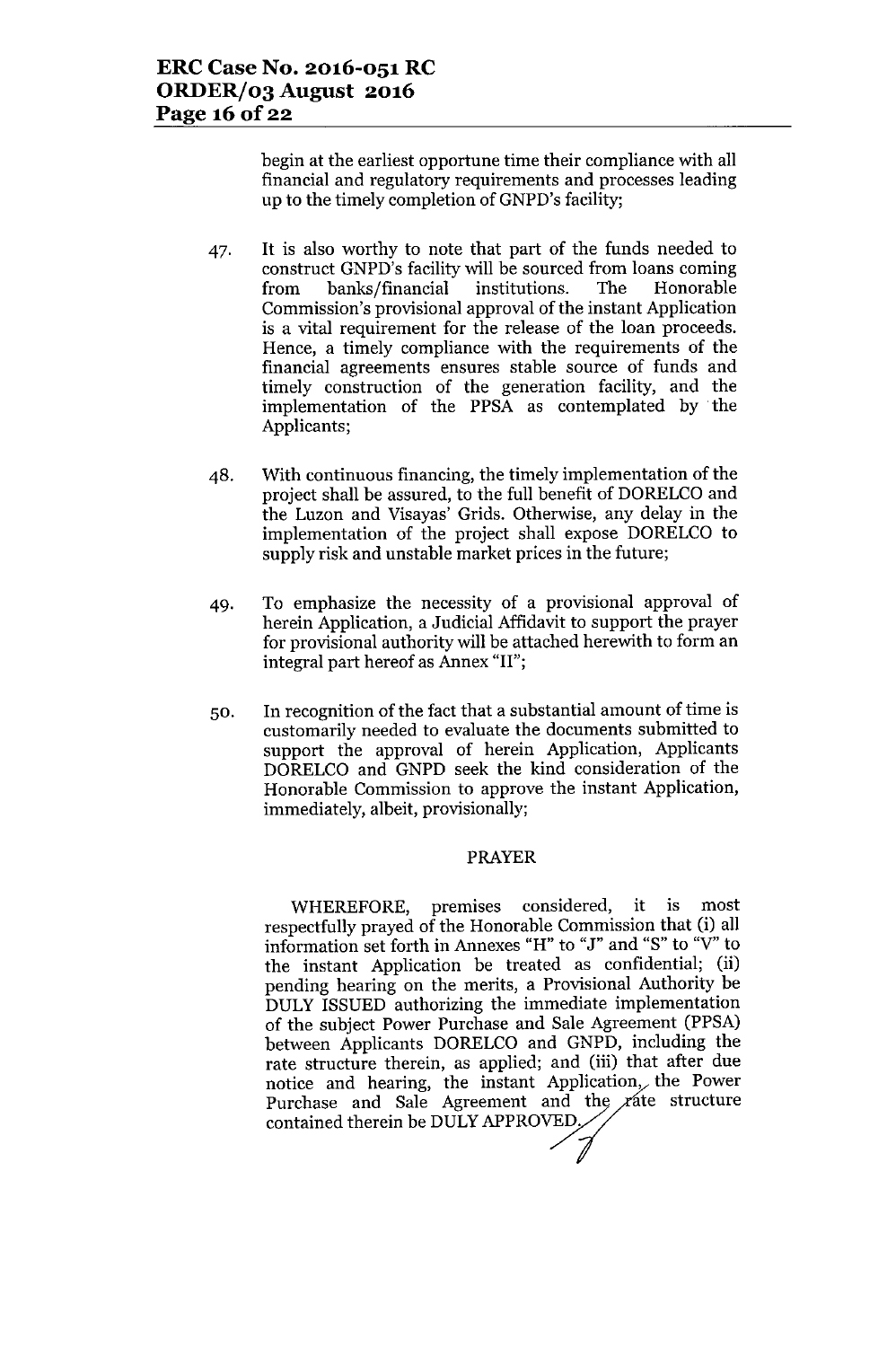Further, in the event that a Final Authority shall be issued after GNPD starts actual delivery of power to DORELCO under the terms of the subject PPSA, said Final Authority be retroactively applied to the date of such actual delivery.

Other reliefs as may be just and equitable under the premises are, likewise, most respectfully prayed for.

Finding the said Application to be sufficient in form and in substance with the required fees having been paid, the same is hereby set for determination of compliance with the jurisdictional requirements, expository presentation, pre-trial conference, and presentation of evidence on **18 October 2016 (Tuesday) at ten o'clock in the morning (10:00 A.M.) at DORELCO's Principal Office, Brgy. San Roque Tolosa, Leyte.**

DORELCO and GNPD are hereby directed to cause the publication of the attached Notice of Public Hearing in two (2) newspapers of nationwide circulation in the Philippines at its own expense, twice (2X) within two (2) successive weeks, the dates of publication not being less than seven (7) days apart, with the date of last publication made not later than ten (10) days before the date of the scheduled initial hearing. It is also directed to inform the consumers within its franchise area, by any other means available and appropriate, of the filing of the instant Application, its reasons therefor, and of the scheduled hearing thereon.

Let copies of the Application, this Order, and the attached Notice of Public Hearing be furnished the Office of the Solicitor General (OSG), the Commission on Audit (COA), and the Committees on Energy of both Houses of Congress. They are hereby requested, if they so desire, to send their duly authorized representatives at the scheduled hearing.

Likewise, let copies of this Order and the attached Notice of Public Hearing be furnished the Offices of the Governor of the Province of Leyte as well as the Mayors and the Local Government Unit (LGU) Legislative Body of the cities and municipalities within DORELCO's franchise area for the appropriate posting thereof on Unit (LGU) Legislative Body of the<br>DORELCO's franchise area for the<br>their respective bulletin boards.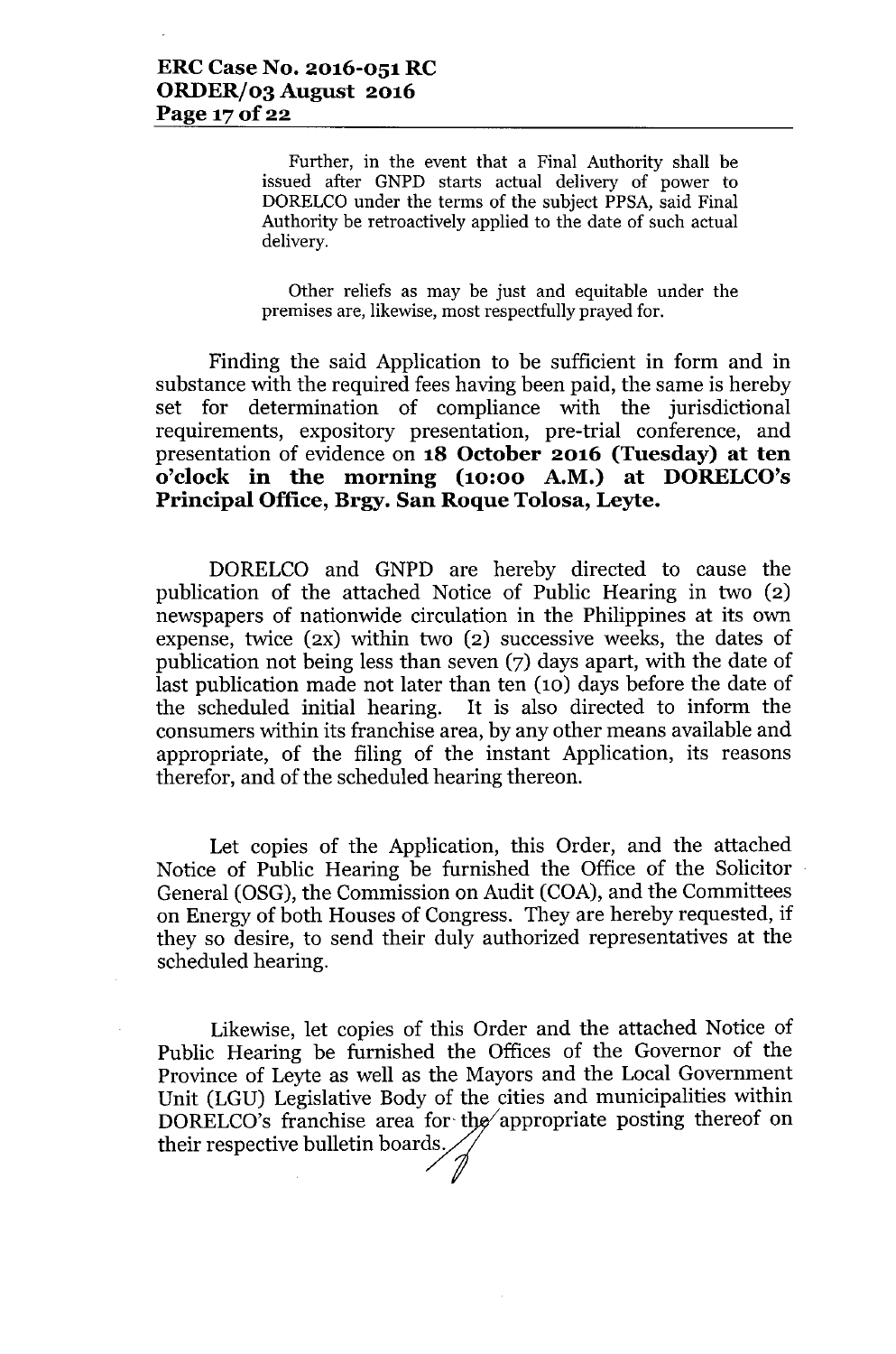DORELCO and GNPD are hereby directed to furnish all those making requests therefor with copies of the Application and its attachments, subject to reimbursement of reasonable photocopying costs.

On the date of the initial hearing and pre-trial conference, DORELCO and GNPD must submit to the Commission their written Compliance with the jurisdictional requirements attaching therewith, methodically arranged and duly marked, the evidence of the actual posting and publication of the Notice of Public Hearing consisting of certifications issued to that effect, signed by the afore-mentioned Governors, Mayors, and LGU Legislative Bodies or their duly authorized representatives, bearing the seals of their offices, and the affidavits of the Editors or Business Managers of the newspapers where said Notice of Public Hearing were published together with the complete issues of the said newspapers, and such other proofs of compliance with the requirements of the Commission.

DORELCO and GNPD and all interested parties are directed to submit, at least five (5) days before the date of initial hearing and pretrial conference, their respective Pre-Trial Briefs containing, among others:

- (a) A summary of admitted facts and proposed stipulation of facts;
- (b) The issues to be tried or resolved;
- (c) The documents or exhibits to be presented, stating the purposes thereof and proposed markings therefore; and
- (d) The number and names of the witnesses, with their written testimonies in an individual affidavit form, to be attached to the Pre-Trial Brief.

Failure of DORELCO and GNPD to submit the required Pre-Trial Brief and Judicial Affidavits of their witnesses within the prescribed period shall be a ground for cancellation of the scheduled hearing, and the resetting of which shall be six (6) months from said date of cancellation.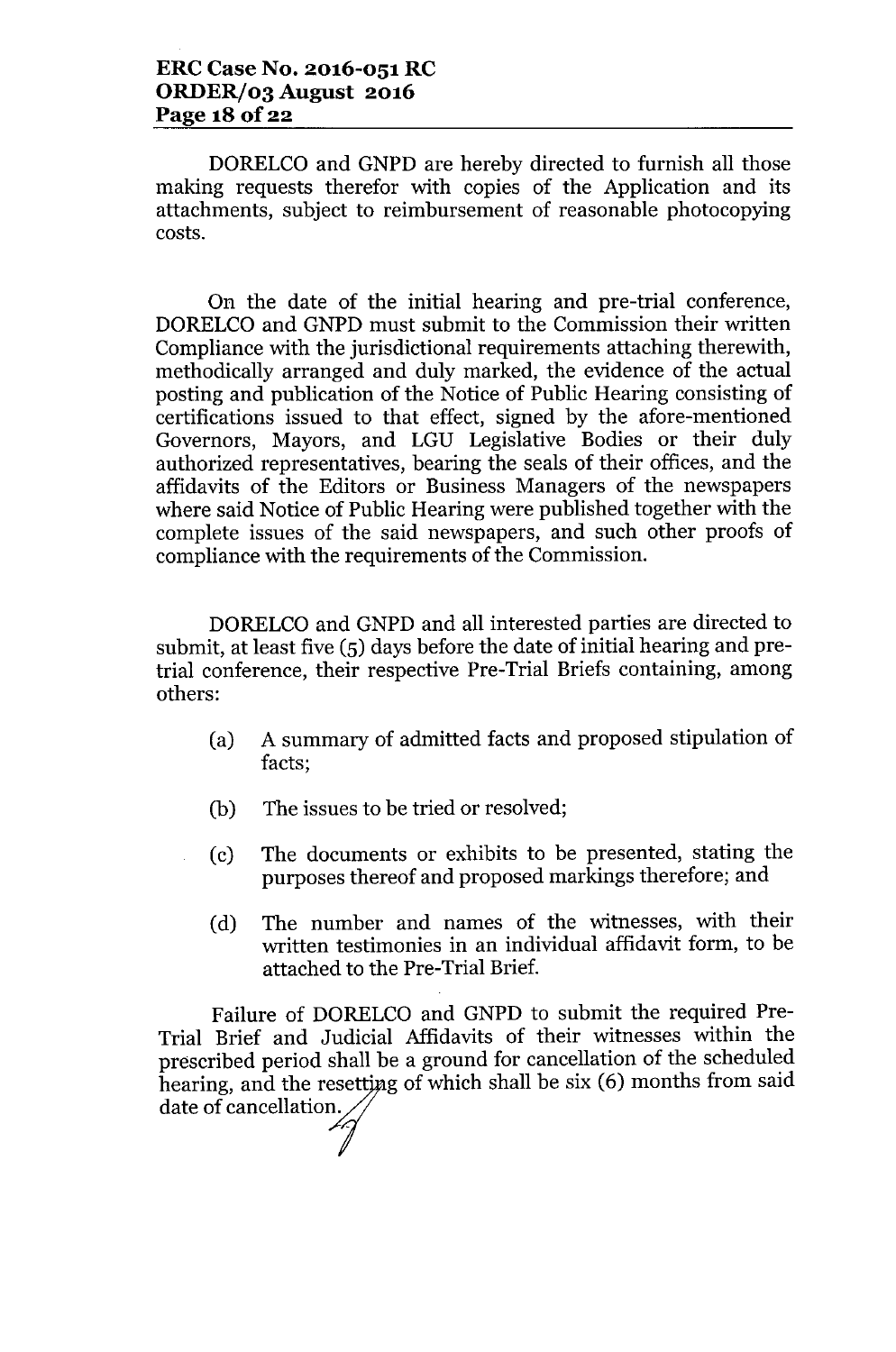## **ERC Case No. 2016-051 RC ORDER/03 August 2016** Page 19 **Of22**

As part of the pre-trial conference, DORELCO and GNPD must also be prepared to make an expository presentation of their Application, aided by whatever communication medium that they may deem appropriate for the purpose, in order to put in plain words and explain, for the benefit of the consumers and other concerned parties, what the Application is all about and the reasons and justifications being cited in support thereof.

## SO ORDERED.

*lA~r.:./* hi

Pasig City, 03 August 2016.

## FOR AND BY AUTHORITY OF THE COMMISSION:

LS:CRC/ICG/APV/ord.2016-051RC-DORELCO-GNPD/PS  $\overline{\phantom{iiiiiiiiiiiiiiiiiiiiiiiiiiiiiiii}}$ **JOSE VICENTE B. S** *Chairman and CEO*

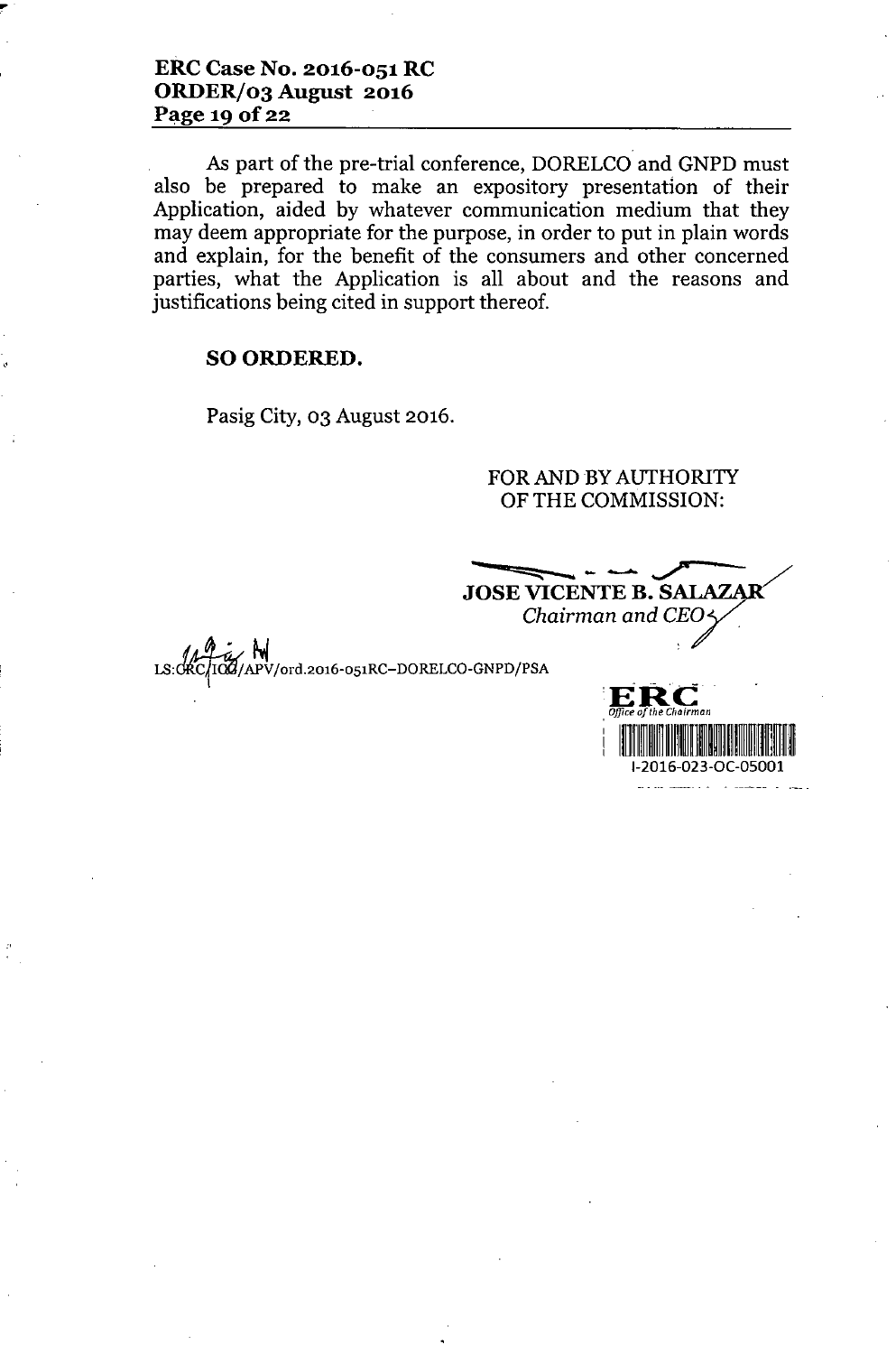Copy Furnished:

- 1. **DELOS ANGELS AGUIRRE OLAGUER SALOMON FABRO & OJEDA** Counsel for the Applicant **DORELCO** 240 J.P. Rizal, Marikina City
- 2. **LOURDY D. TORRES and FRANCHESCA T. OVALLES** Counsel for Applicant GNPD 28th Floor, The Orient Square Building Don Francisco Ortigas, Jr. Road Ortigas Center, Pasig City
- 3. **Don Orestes Romualdez Electric Cooperative, Inc. (DORELCO)** Brgy. San Roque, Tolosa, Leyte
- 4. **GNPOWER DINGININ LTD. CO. (GNPD)** 28th Floor, The Orient Square Building Don Francisco Ortigas, Jr. Road Ortigas Center, Pasig City
- 5. **Office** of the **Solicitor General (OSG)** 134 Amorsolo Street, Legaspi Village, City of Makati 1229
- 6. **Commission on Audit (COA)** Commonwealth Avenue, Quezon City 1121
- 7. **Senate Committee on Energy** GSIS Building, Roxas Boulevard, Pasay City 1300
- 8. **House of Representatives Committee on Energy** Batasan Hills, Quezon City 1126
- 9. **Office ofthe Municipal Mayor** Tanauan, Leyte
- 10. **Office** of the **Sangguniang Bayan** Tanauan, Leyte
- 11. **Office** of the **Municipal Mayor** Tolosa, Leyte
- 12. **Office of the Sangguniang Bayan** Tolosa, Leyte
- 13. **Office** of the **Municipal Mayor** Dagami, Leyte
- 14. **Office** of the Sangguniang Bayan Dagami, Leyte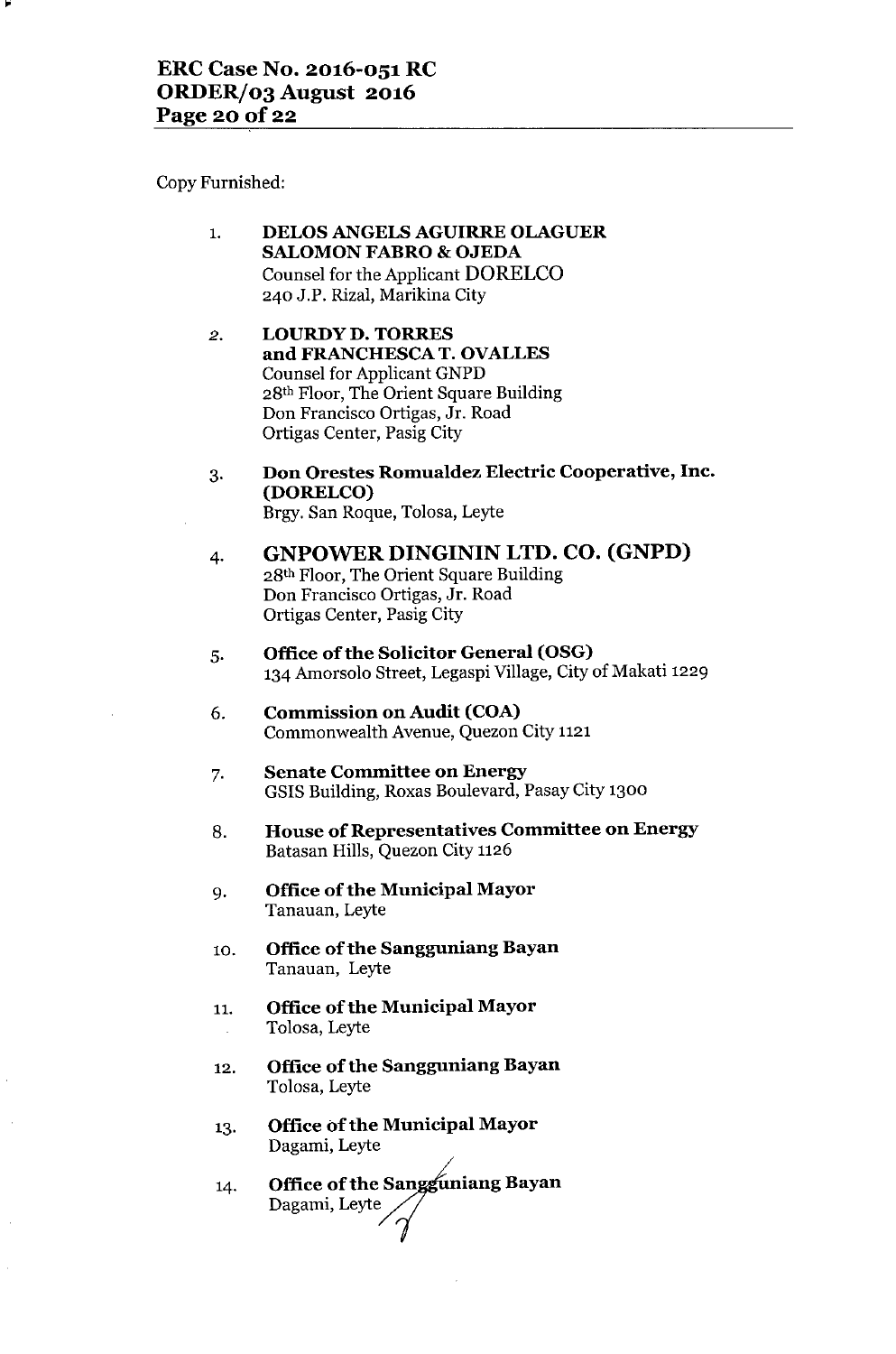ر ما

- 15. **Office** of the **Municipal Mayor** Burauen, Leyte
- 16. **Office** of the **Sangguniang Bayan** Burauen, Leyte
- 17. **Office** of the **Municipal Mayor** Tabon-Tabon, Leyte
- 18. **Office of the Sangguniang Bayan** Tabon-Tabon, Leyte
- 19. **Office ofthe Municipal Mayor** Julita, Leyte
- 20. **Office of the Sangguniang Bayan** Julita, Leyte
- 21. **Office** of the **Municipal Mayor** Dulag, Leyte
- 22. **Office** of the **Sangguniang Bayan** Dulag, Leyte
- 23. **Office** of the **Municipal Mayor** Lapaz, Leyte
- 24. **Office of the Sangguniang Bayan** Lapaz, Leyte
- 25. **Office** of the **Municipal Mayor** Mayorga, Leyte
- 26. **Office of the Sangguniang Bayan** Mayorga, Leyte
- 27. **Office** of the **Municipal Mayor** MacArthur, Leyte
- 28. **Office ofthe Sangguniang Bayan** MacArthur, Leyte
- 29. **Office** of the **Municipal Mayor** Javier, Leyte
- 30. **Office** of the **Sangguniang Bayan** Javier, Leyte
- 31. **Office** of the **Municipal Mayor** Abuyog, Leyte
- 32. Office of the Sangguniang Bayan<br>Abuyog, Leyte